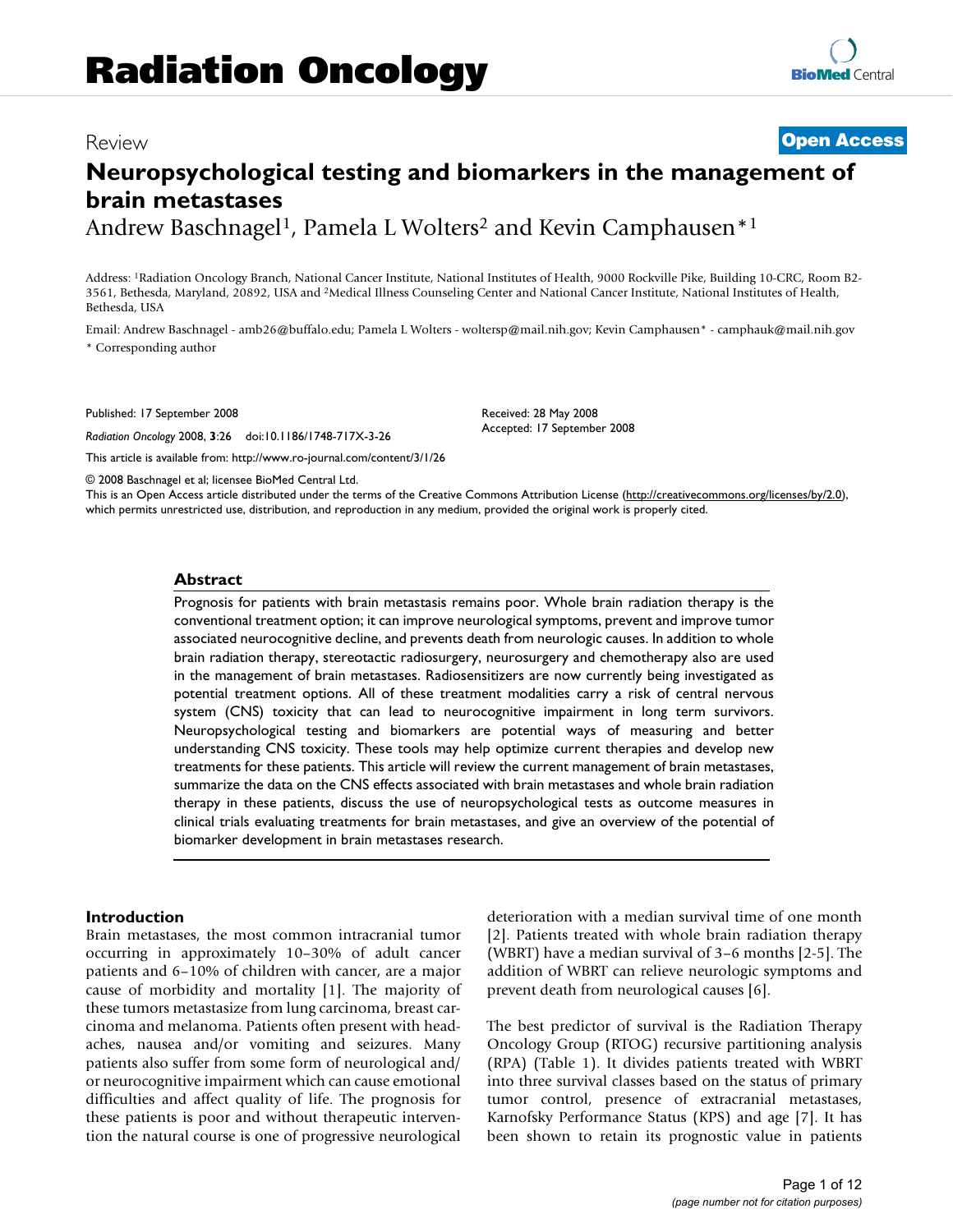| <b>Class</b> | <b>Patient characteristics</b>              | Median survival (months) |
|--------------|---------------------------------------------|--------------------------|
|              | $KPS \geq 70$                               | 7.1                      |
|              | Age $< 65$ years                            |                          |
|              | Controlled primary tumor                    |                          |
|              | No extracranial metastases                  |                          |
| Ш            | KPS > 70                                    | 4.2                      |
|              | One of the following:                       |                          |
|              | Age $\geq 65$                               |                          |
|              | Uncontrolled or synchronous primary disease |                          |
|              | Extracranial metastases                     |                          |
| Ш            | KPS < 70                                    | 2.3                      |

**Table 1: RTOG RPA classification for brain metastases and associated survival by class in patients treated with WBRT**

*Abbreviations:* RTOG = Radiation Therapy Oncology Group; RPA = recursive partitioning analysis; KPS = Karnofsky performance status.

receiving stereotactic radiosurgery (SRS) along with WBRT [8] and when stratifying for different histologies [9,10].

Recently a new prognostic index, called the Graded Prognostic Assessment (GPA) has been developed (Table 2) [11]. The GPA uses the sum of scores from four factors: age, KPS, number of CNS metastases, and extracranial disease status. This new index was designed to guide treatment choice, rather than reflect treatment results. It is semi-quantitative, uses the most current data from randomized trials, and has been shown to be as prognostic as the RPA.

Methods to increase the efficacy of treatment but limit CNS toxicity are currently being investigated. To measure the effectiveness of these emerging treatment modalities various tools will need to be incorporated into clinical trials. Neuropsychological testing and biomarkers are two

**Table 2: Graded prognostic assessment**

such useful tools that will assist in optimizing radiation delivery methods and in evaluating agents that modify the effects of radiation. Biomarkers and neuropsychological testing also may aid in making earlier diagnoses, monitoring disease progression, and determining prognosis. This review will briefly summarize the current treatment options available for brain metastases and will review the literature on neuropsychological outcome measures and biomarkers in this patient population.

# **Treatment options**

Conventional treatment options for brain metastases include whole brain radiation therapy (WBRT), neurosurgery, and stereotactic radiosurgery (SRS), or a combination of the three. Corticosteroids can be used to control peritumoral edema and alleviate neurological symptoms [12]. Chemotherapy traditionally has had a limited role and radiosensitizers are currently being investigated.

|                                | <b>Score</b>                    |                          |            |
|--------------------------------|---------------------------------|--------------------------|------------|
|                                | 0                               | 0.5                      | 1.0        |
| Age                            | >60                             | $50 - 59$                | < 50       |
| <b>KPS</b>                     | < 70                            | 70-80                    | $90 - 100$ |
| No. of CNS metastases          | > 3                             | $2 - 3$                  |            |
| <b>Extracranial metastases</b> | Present                         | $\overline{\phantom{a}}$ | None       |
| <b>GPA Score</b>               | <b>Median Survival (months)</b> |                          |            |
| $0 - 1$                        | 2.6                             |                          |            |
| $1.5 - 2.5$                    | 3.8                             |                          |            |
| 3                              | 6.9                             |                          |            |
| $3.5 - 4$                      | П                               |                          |            |

*Abbreviations:* KPS = Karnofsky Performance Status; CNS = central nervous system.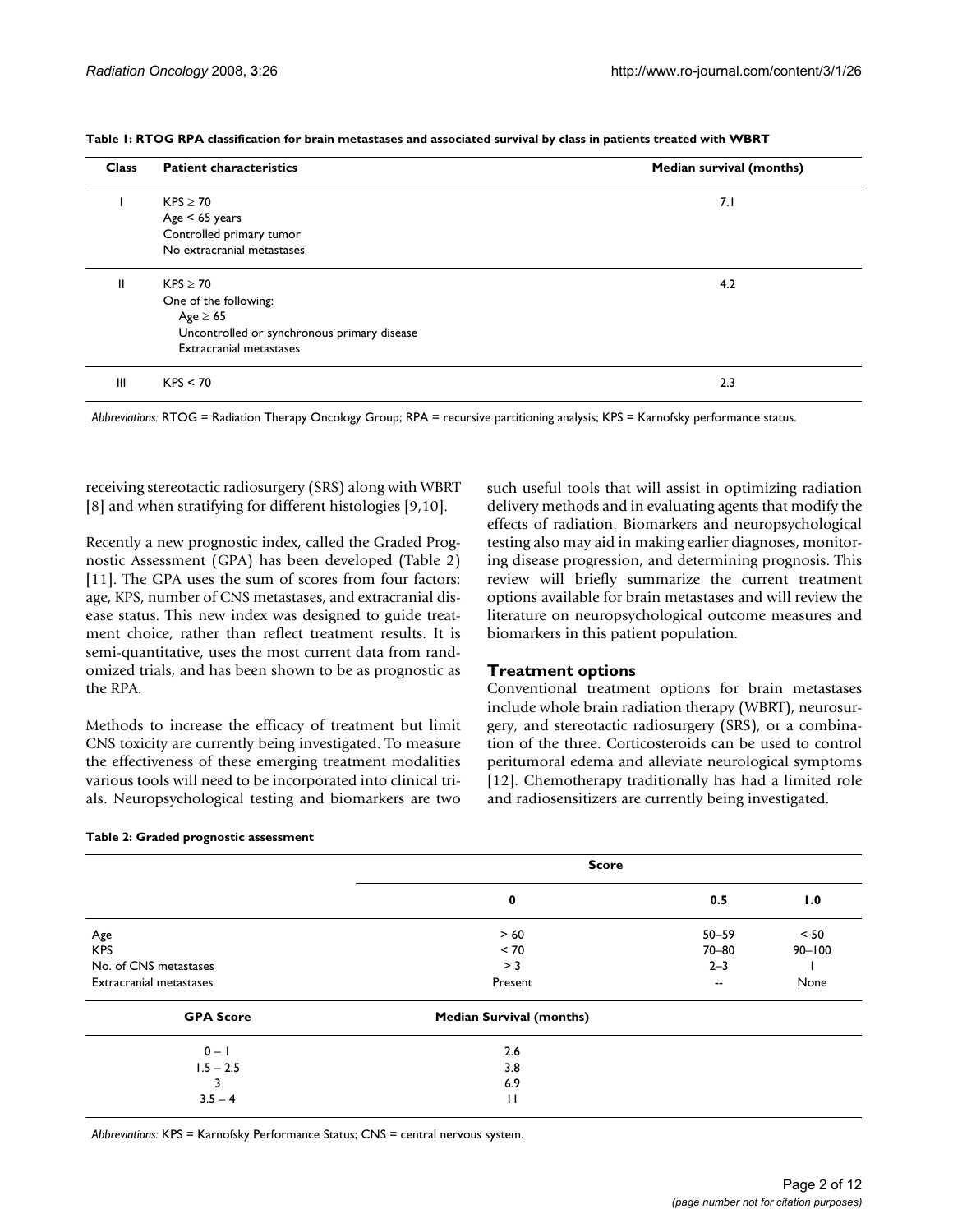#### *Whole brain radiation therapy*

WBRT is considered the standard treatment option for patients who present with multiple brain metastases. It results in a median survival of 3–6 months [2-5], reduces the recurrence rate of metastases, and prevents death from neurological causes [6]. By controlling and improving neurological symptoms, it improves quality of life in 75 to 85% of patients [4]. In addition, WBRT is used in patients with metastases that impinge on important brain structures or are too numerous for either surgery or SRS to be effective. WBRT is used in conjunction with surgery and SRS and its combination has been shown to improve local control [13]. WBRT is effective and, unlike surgery and SRS, it treats both gross and microscopic disease. Table 3 lists the randomized trials that have been performed to determine doses and fractionation schedules of radiation for patients with brain metastases [4,14-20]. The results from these studies showed that the differences in dose, timing, and fractionation do not have a statistically significant difference in median survival. Currently the most common radiation dose in the United States for brain metastases is 30 Gy in ten 3 Gy fractions over two weeks.

# *Surgery*

Surgical resection is used as a treatment option for patients with a favorable prognosis, surgically assessable metastases and who have minimal extracranial disease [21]. In patients with tumor(s) elsewhere in the body under control, the resection of one or more closely situated metastases can increase survival significantly. Four randomized trials that have been completed to address the role of surgical resection of brain metastases are summarized in Table 4. Three of the trials demonstrated that combining surgery and WBRT for patients with a single metastasis significantly extends survival and improves quality of life when compared to WBRT alone [22-24]. One of the randomized trials failed to show an increase in survival or a benefit in quality of life [25]. However, in this study the patients had lower KPS and a higher incidence of extracranial disease which may have affected the outcome. Overall these results support the position that surgical treatment should be utilized in patients with limited extracranial disease and in those patients with good performance status.

### *Stereotactic radiosurgery*

SRS is an alternative to neurosurgery, in which multiple convergent beams of high energy x-rays, gamma rays, or protons are delivered to a discrete radiographically defined treatment volume. SRS can be used to treat single lesions or multiple lesions (usually up to 3) and can be used to treat deep-seated surgically inaccessible lesions. It has been shown in several large retrospective analyses to be equivalent to surgery [8,26]. Results from one randomized trial and several retrospective studies have shown that when SRS is used after WBRT there is a survival benefit as well as stabilization or improvement in KPS [8,27].

There is no clear consensus on the survival advantage of using SRS followed by adjunct WBRT. A randomized trial by Aoyama et al [28], comparing SRS alone to WBRT plus SRS, did not demonstrate a survival difference in patients with 1 to 4 brain metastases. In this study intracranial relapse occurred more frequently in those who did not receive WBRT [28]. In a phase II trial looking at patients treated with SRS for renal cell carcinoma, melanoma, or sarcoma found that there was a high degree of failures within the brain (approximately 50% of patients by 6 months) with the omission of WBRT [29].

The role of WBRT after SRS remains unclear. Some investigators advocate the omission of WBRT after SRS because SRS has excellent local tumor control for single metastasis and withholding WBRT will spare the patient from the neurocognitive deficits associated with WBRT. Others argue that many patients initially treated with SRS either have micrometastases or will develop recurrent brain metastasis and thus should receive WBRT for local and distant tumor control.

| Table 3: Dose fractionation schedules of randomized trials of WBRT alone |  |
|--------------------------------------------------------------------------|--|
|                                                                          |  |

| Study (ref)           | Year | $\mathbf n$ | (Gy)/number of fractions | <b>Median Survival (months)</b> |
|-----------------------|------|-------------|--------------------------|---------------------------------|
| Harwood et al [14]    | 1977 | 101         | 30/10 vs 10/1            | $4.0 - 4.3$                     |
| Kurtz et al $[15]$    | 1981 | 255         | 30/10 vs 50/20           | $3.9 - 4.2$                     |
| Borgelt et al [4]     | 1980 | 138         | 10/1 vs 30/10 vs 40/20   | $4.2 - 4.8$                     |
| Borgelt et al [16]    | 1981 | 64          | 12/2 vs 20/5             | $2.8 - 3.0$                     |
| Chatani et al [17]    | 1986 | 70          | 30/10 vs 50/20           | $3.0 - 4.0$                     |
| Haie-Meder et al [18] | 1993 | 216         | 18/3 vs 36/6 or 43/13    | $4.2 - 5.3$                     |
| Chatani et al [19]    | 1994 | 72          | 30/10 vs 50/20 or 20/5   | $2.4 - 4.3$                     |
| Murray et al [20]     | 1997 | 445         | 54.4/34 vs 30/10         | 4.5                             |

Survival differences between treatment arms were not significantly different in any study. Adapted from Shaw et al. [30] Reprinted with permission from the American Society of Clinical Oncology.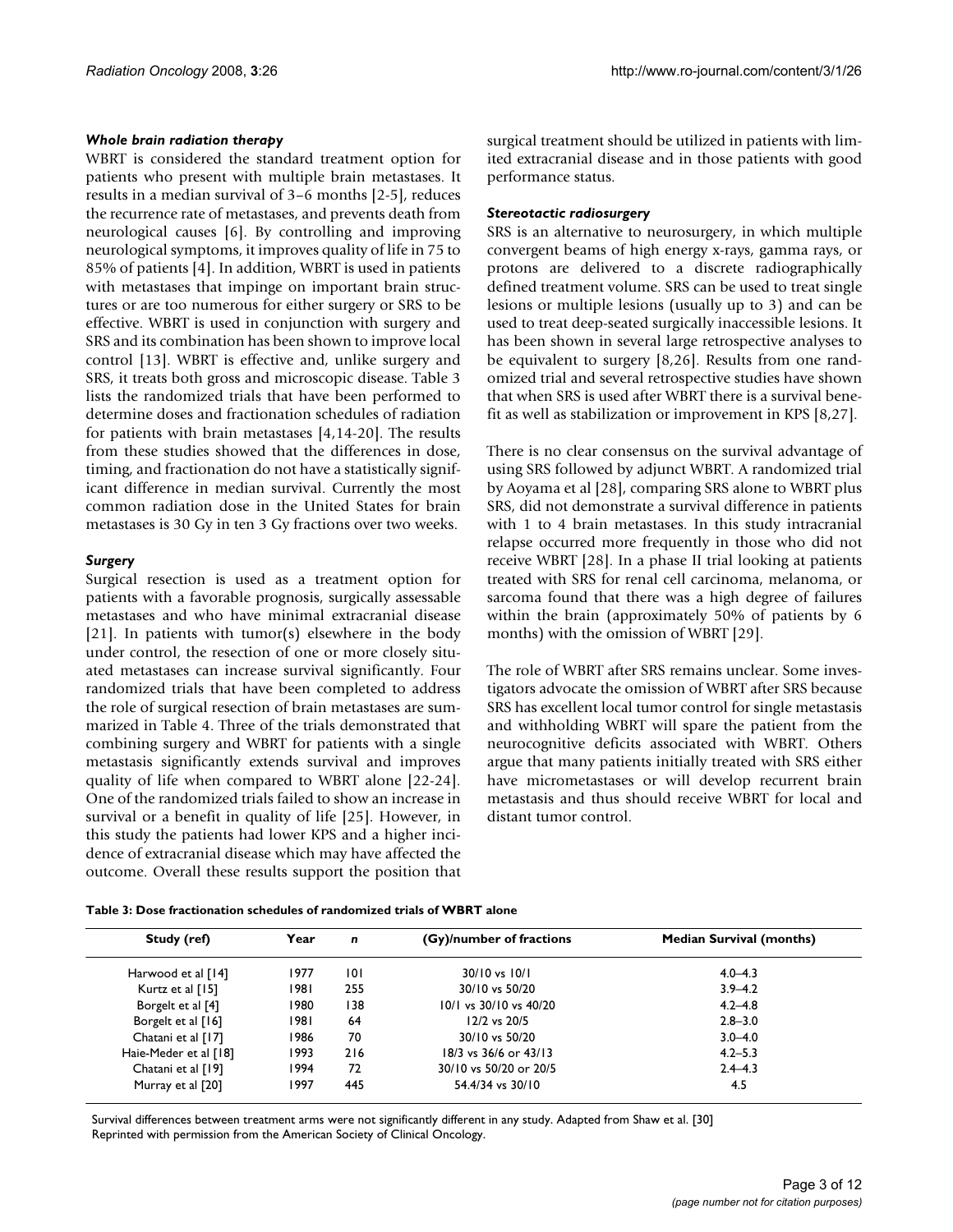| Study (ref)         | Year | <b>Treatment</b> | (Gy)/number of fractions | $\mathbf n$ | Median survival (mo) | P Value |
|---------------------|------|------------------|--------------------------|-------------|----------------------|---------|
| Patchell et al [22] | 1990 | Biopsy + WBRT    | 36 Gy/12                 | 23          | 3.4                  | < 0.01  |
|                     |      | $S + WBRT$       |                          | 25          | 9.2                  |         |
| Vecht et al [23]    | 1993 | <b>WBRT</b>      | 40Gy/10                  | 31          | 6                    | 0.04    |
|                     |      | $S + WBRT$       |                          | 32          | $\overline{10}$      |         |
| Noordijk et al [24] | 1994 | <b>WBRT</b>      | 40Gy/10                  | 34          | 6                    | 0.04    |
|                     |      | $S + WBRT$       |                          | 32          | $\overline{10}$      |         |
| Mintz et al [25]    | 1996 | <b>WBRT</b>      | 30Gy/10                  | 43          | 6.3                  | 0.24    |
|                     |      | $S + WBRT$       |                          | 41          | 5.6                  |         |

**Table 4: WBRT vs surgery plus WBRT in randomized trials**

*Abbreviatio*n: S = Surgery

#### *Radiosensitizers and WBRT*

Radiosensitizers are chemicals or biological agents that increase the lethal effects of radiation on the tumor without causing additional damage to normal tissue. Efaproxiral (RSR13) is one example of a radiosensitizer that has shown some promise [30]. It is an allosteric modifier of hemoglobin that works by decreasing the binding affinity of hemoglobin to oxygen thus permitting greater oxygenation of hypoxic tumor cells and enhancing the effect of radiation. In addition to this example, other agents have been investigated in clinical trials (Table 5) [30-37]. Overall these studies have produced mixed results, some have shown a slight survival benefit, while the majority of studies have not shown a difference in survival. These results have not been strong enough to bring any of these agents into routine clinical care. At this time there are several clinical trials underway involving other potential radiosensitizers <http://www.clinicaltrials.gov>.

#### *Chemotherapy for brain metastases*

The role of conventional chemotherapy has traditionally been limited by the presence of the blood brain barrier and by the potential resistance to chemotherapeutic agents. Conventional chemotherapeutic agents include topotecan, cisplatin, paclitaxel and temozolomide. Temozolomide, a second-generation alkylating agent, has 100% bioavailability and readily crosses the blood-brain barrier. Phase II results show that temozolomide is well

tolerated and gives an improvement in response rate [38]. Preclinical data has also shown that temozolomide could be combined with radiation to enhance its effect [39]. Agents that are being currently investigated include gefitinib, lapatinib, valproic acid and thalidomide [http://](http://www.clinicaltrials.gov) [www.clinicaltrials.gov.](http://www.clinicaltrials.gov) Future success of chemotherapy will hinge on the development of new agents that have improved penetration into CNS.

# **CNS effects of radiation therapy for brain metastases**

WBRT, the standard of care for brain metastases, decreases the tumor burden, which delays neurocognitive decline and maintains quality of life. However, WBRT also can cause brain injury and neurologic complications. There is risk of dementia in long term survivors of brain metastases treated with WBRT [40,41], which is thought to be dependent on the total dose of radiation, the size of the irradiated field, and the fraction size. Understanding and measuring the neurotoxicity associated with WBRT as well as SRS is important for evaluating different treatment regimens beyond the effects on survival and time to disease progression.

# *Pathophysiology of radiation induced CNS toxicity*

Radiation predominantly causes vascular endothelial damage and demyelination of white matter leading to white matter necrosis [42]. Clinically, radiation injury of

**Table 5: Trials of WBRT plus radiation sensitizers for brain metastases**

| Study (ref)            | Year | $\mathbf n$  | Radioenhancer        | (Gy)/number of fractions | Median Survival (months) WBRT + RS vs<br><b>WBRT</b> |
|------------------------|------|--------------|----------------------|--------------------------|------------------------------------------------------|
| Eyre et al. $[31]$     | 1984 | $\mathbf{H}$ | metronidazole        | 30/10                    | $3.0 \text{ vs } 3.5$                                |
| DeAngelis et al. [32]  | 1989 | 58           | lonidamine           | 30/10                    | $3.9$ vs $5.4$                                       |
| Komarnicky et al. [33] | 1991 | 779          | misonidazole         | $30/6 - 10$              | 3.9                                                  |
| Phillips et al. [34]   | 1995 | -72          | <b>BUdR</b>          | 37.5/15                  | 4.3 vs $6.1$                                         |
| Mehta et al. [35]      | 2003 | 401          | motexafin gadolinium | 30/20                    | $5.2 \text{ vs } 4.9$                                |
| Shaw et al. [30]       | 2003 | 57           | efaproxiral          | 30/10                    | 7.3 vs 3.4                                           |
| Suh et al. [36]        | 2006 | 515          | efaproxiral          | 30/10                    | 5.4 vs 4.4                                           |
| Knisely et al. [37]    | 2008 | 183          | thalidomide          | 37.5/15                  | 3.9 vs 3.9                                           |

*Abbreviations:* RS = Radiation Sensitizer, BUdR = bromodeoxyuridine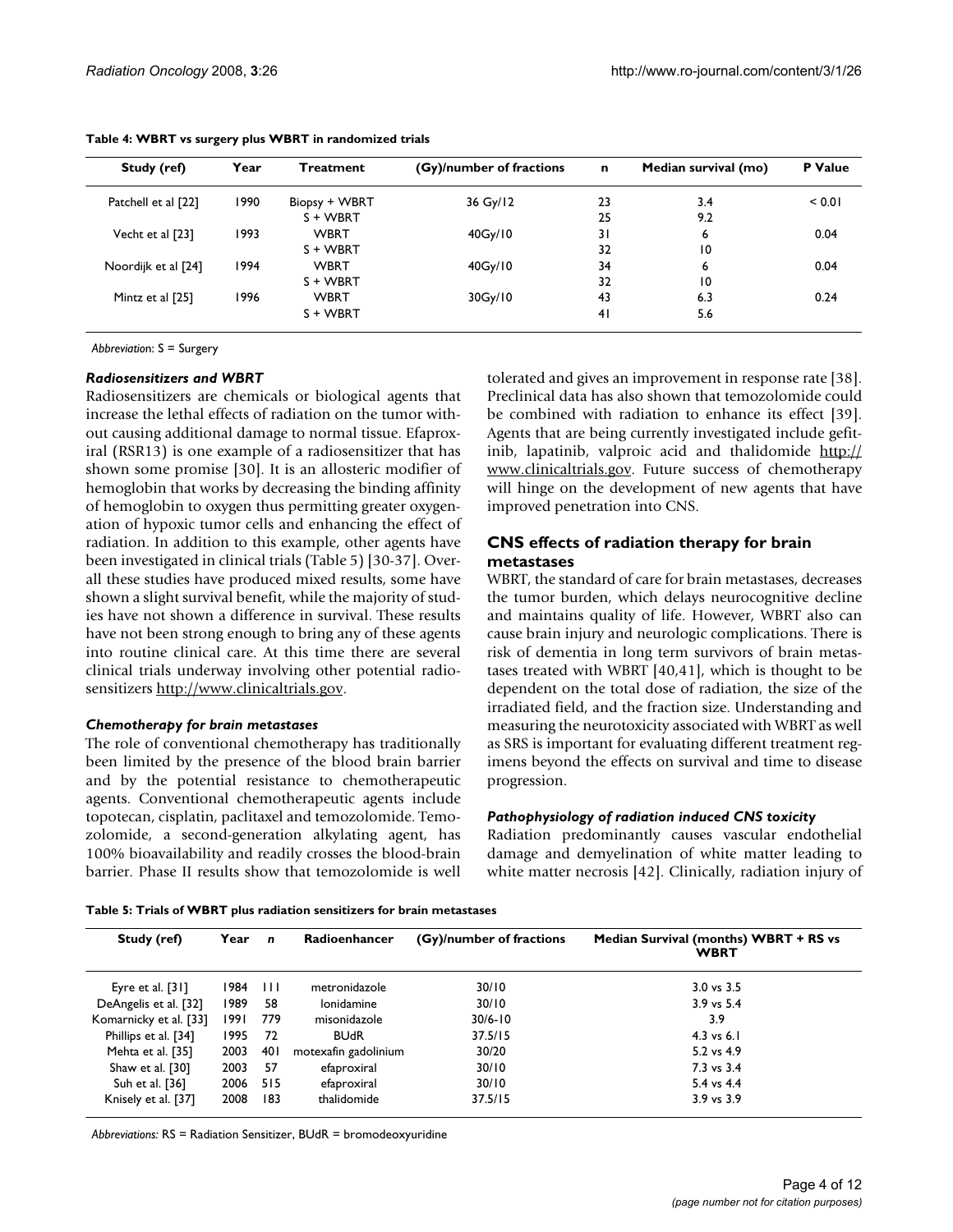the brain can be divided into three categories: acute, subacute and late. Acute effects occur within the first few weeks of radiation treatment and are likely caused by cerebral edema and disruption of the blood brain barrier. Symptoms include drowsiness, headache, nausea and vomiting. Subacute encephalopathy occurs at one to six months after the completion of radiation and its mechanism of damage is believed to be due to diffuse demyelination. Symptoms, which resolve in several months, include headache, somnolence, fatigability, and a transient impairment in cognitive functioning. Late effects are seen six months after radiation and are usually due to damage of the white matter tracts caused by injury to vascular endothelial cells, axonal demyelination, and coagulation necrosis. These late effects usually cause permanent and progressive memory loss and can lead to severe dementia [43].

The incidence of radiation induced dementia is not well studied. The most commonly cited study is from a retrospective review of 47 patients who survived more than one year treated with WBRT [41]. Five (11%) of those patients were reported to develop severe radiationinduced dementia at one year. However, four of these five patients were treated with high radiation fractions (5 or 6 Gy) that are not routinely used. Another study by the same authors reports an incidences of 1.9 to 5.1%, but once again this retrospective review included patients treated with unconventional fractions (4 – 5 Gy) [40]. Contrast enhancing CT findings in these patients reveal cortical atrophy and hypodense white matter. Autopsies on patients with severe radiation induced dementia reveal diffuse chronic edema of hemispheric white matter in the absence of tumor recurrence [40].

The pathophysiology of late radiation injury is a complex process involving damage to oligodendrocytes, endothelial cells, neurons, microglia and astrocytes and the depletion of stem and progenitor cells. It also is a dynamic process that involves recovery/repair responses with release of various cytokines and the involvement of secondary reactive processes that result in persistent oxidative stress [42].

Vascular damage leading to ischemia and consequently white matter necrosis is thought to be a major mechanism for late delayed neurocognitive impairment caused by WBRT. This mechanism is supported by animal experiments designed specifically to study the long-term cognitive effects of rats treated with whole brain radiation. Using this model, investigators found that loss of vessel density appeared before cognitive impairment with no other gross brain pathology being present, suggesting cognitive impairment arose after brain capillary loss [44]. Damage to the subgranular zone of the hippocampal dentate gyrus also has been suggested as a mechanism of long term radiation induced cognitive impairment. Recent animal experiments have shown that this area is extremely sensitive to whole brain radiation [45]. Dosimetric planning for WBRT to spare the hippocampal region is already underway [46].

# *Neuropsychological functioning of patients treated with radiation for brain metastases*

For many patients with brain metastases, controlling neurological symptoms, preventing cognitive dysfunction, and maintaining functional independence are just as important as prolonging survival. Multiple factors, however, may negatively impact the neurocognitive functioning of these patients including the presence of the tumor, WBRT, SRS, neurosurgical procedures, chemotherapy, and other drugs that have neurotoxic effects such as steroids and anticonvulsants [47,48]. Research investigating the effects of treatment, including WBRT, on the neurocognitive functioning of patients with brain metastases is limited. While many studies have evaluated the neurocognitive outcome of patients treated with radiation, particularly children [49,50] and long term survivors of gliomas [51,52], the data from these populations are not directly comparable to patients undergoing WBRT and/or SRS for brain metastases. To examine the neurocognitive functioning of patients with brain metastases treated with radiation, some studies used the Folstein Mini-Mental State Examination (MMSE) [53] while more recent trials administered a battery of neuropsychological tests.

# *Neurocognitive impairments prior to radiation*

Neurocognitive impairment in patients with brain metastases is common prior to receiving radiation treatment. In studies using the MMSE to assess neurocognitive status, 8 to 16% of patients were classified as having dementia [54- 56] prior to receiving radiotherapy. Lower MMSE scores at baseline were associated with greater tumor volume [54,57] and death [55].

Neuropsychological testing was used in a phase III randomized trial to evaluate whether motexafin gadolinium administered with WBRT could improve neurologic and neurocognitive outcome and survival in patients with brain metastases [35,58]. This trial administered a brief battery of standardized neurocognitive tests assessing the domains of memory, executive function, and motor speed in 401 patients at study entry and at monthly intervals for the first six months and every three months until death [35,58]. Of these patients, 90.5% exhibited neurocognitive impairment prior to beginning WBRT, with 42% of the patients having impairment in at least four out of the eight tests administered. Similarly, another study using a neurocognitive test battery found that 67% of patients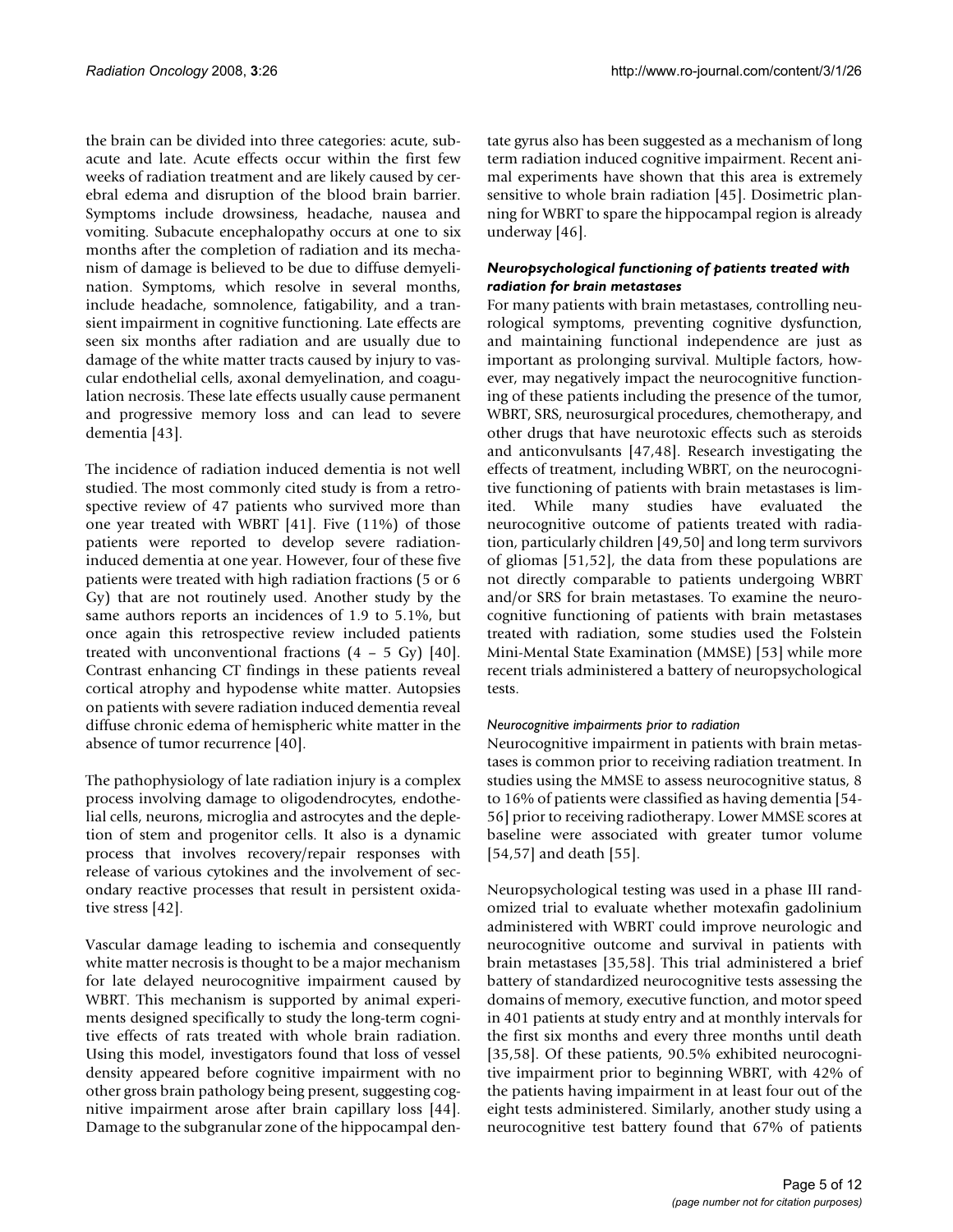with one to three brain metastases were impaired on at least one test and 50% were impaired on two or more tests prior to radiation therapy [59]. In both of these trials, domains of functioning that tended to be the most impaired include fine motor dexterity, executive function, and memory, particularly immediate and delayed recall. The severity of neurocognitive impairment from brain lesions generally is related to the size of the tumor rather than the number of metastases. Meyers et al. [58] found that the volume of the indicator lesion was highly correlated with each neurocognitive test score at baseline. In addition, Chang et al. [59] found that patients with tumor volume greater than 3 cm3 had worse performance on a measure of attention span.

Baseline neurocognitive function also is predictive of overall survival [58]. Tests of memory, motor dexterity, executive function, and global impairment were independent predictors of survival. When analyzed with other clinical parameters, impaired scores on the baseline Pegboard dominant hand test (a measure of fine motor dexterity) were found to be predictive of survival in addition to other factors such as male sex, number of brain metastases, and low KPS.

# *Neurocognitive function after WBRT*

In the phase III randomized trial noted above, Meyers et al. [58] found that after treatment, overall neurocognitive test scores declined over time as patients progressed, with fine motor speed deteriorating the most (31% at 3 months) and verbal fluency the least (7% at 3 months). Changes in neurocognitive test scores correlated significantly with changes in tumor volume but not with the number of metastases. Patients with progressive disease showed greater deterioration in each neurocognitive function test compared to patients with partial response who demonstrated stable or improved performance on some tests. Furthermore, in a subset of patients with non-smallcell lung cancer, a prolonged time-to-neurocognitive progression for memory and executive function was found in patients treated with motexafin gadolinium and WBRT compared to WBRT alone, despite no difference between the two arms in overall survival or time to neurological or neurocognitive progression [58]. Thus, differential effects were found for specific neurocognitive functions supporting the use of neuropsychological testing in similar clinical trials.

Based on the 208 patients who received WBRT alone in the previously described phase III randomized trial [58], Li et al [60] investigated the relationship between tumor volume and neurocognitive function. Compared to poor responders, good responders exhibiting tumor reduction took longer to deteriorate in neurocognitive function on all tests but particularly on measures of executive function

and fine motor speed. Similarly, tumor reduction correlated significantly with improvement in executive function and fine motor speed but not with changes in memory in a small sample of long-term survivors [60]. Thus, by reducing intracranial tumor burden, WBRT improves certain aspects of cognition. However, WBRT may have a specific negative effect on memory, which may be related to damage to the hippocampus. Patients surviving over one year had a greater reduction in tumor volume and better neurocognitive outcomes after WBRT than patients only surviving to four months [60]. A consistent finding from studies using either neuropsychological testing [58,60] or the MMSE [54,57] indicates that tumor control has a beneficial effect on neurocognitive function and quality of life.

In a secondary analysis of a study designed to test the feasibility of administering neuropsychological tests in brain metastasis patients [61], investigators looked at the shortterm impact of WBRT on neurocognitive and quality of life measures [62]. They administered neuropsychological tests at baseline, the end of radiation therapy, and at one month follow up. Although declines in tests scores occurred immediately after radiation, improvements in neurocognitive and quality of life measures were found at one month post-WBRT compared to pre-WBRT, even in a group with limited expected survival. At one month follow up, the majority of patients exhibited improved or stable performance compared to baseline in memory, attention, and executive function. Li et al. [63], found that six months after WBRT, neurocognitive function predicted decline in QOL, as measured by activities of daily living, with Delayed Recall (memory) being the most predictive test. This finding suggests that delaying neurocognitive deterioration is important for preserving patients' quality of life. Since control of intracranial tumors, even for a short period of time, is associated with stabilization and improvement in neurocognitive function and quality of life, the use of WBRT outweigh the long-term risks in these patients [60].

#### *Neurocognitive function after SRS*

In a small pilot study evaluating neurocognitive function in patients receiving SRS alone for the treatment of one to three brain metastases [59], Chang et al. found that after one month all 13 patients declined on at least one neurocognitive test with about half showing decline on two or more tests. Patient's scores declined most frequently on tests of learning and memory (54%) and motor dexterity (46%). On other tests measuring executive function, attention, and verbal fluency, some patients exhibited improvements in their scores while others declined. Five patients were evaluated 200 days after their baseline evaluation to assess late cognitive effects. Stable or improved functioning was found in learning and memory in four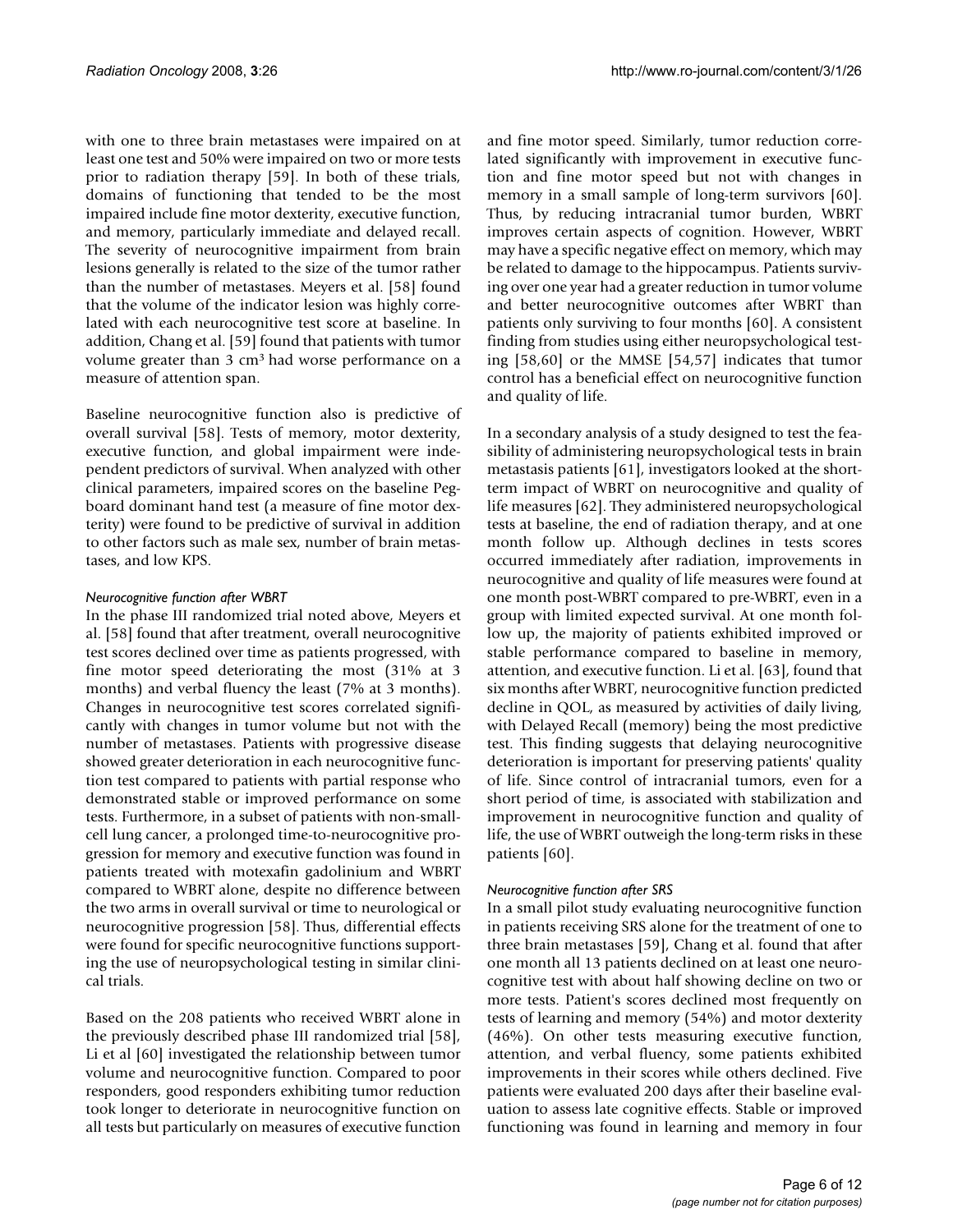patients and in executive function and motor dexterity in three patients. In this small study of long-term survivors of brain metastases treated with SRS alone, the majority demonstrated stable or improved neurocognitive functioning.

Aoyama et al. [57] used the MMSE to assess patients in their randomized trial evaluating SRS alone versus SRS plus WBRT. Their results showed that patients who received WBRT combined with SRS experienced a stable MMSE score for approximately 2 years after treatment compared with SRS alone. This is thought to be due to the preventative effect of WBRT on brain tumor recurrence.

Currently, there is an ongoing randomized Phase III clinical trial being run by the North Central Cancer Treatment Group (NCT00377156) and supported by the National Cancer Institute that does assess the neurocognitive effect of receiving either SRS alone or SRS followed by adjuvant WBRT in patients with three or fewer brain metastases. The trial's primary endpoint is overall survival but its secondary endpoints will evaluate quality of life and neurocognitive function by means of a battery of tests that evaluate memory, fluency, executive function, and coordination.

# *Improving neurocognitive function after WBRT*

Multiple pharmacological agents have been proposed and are being investigated that could potentially improve cognition, mood, and quality of life in patients receiving radiation for brain tumors. These agents include methylphenidate, alpha-tocopherol, pentoxifylline and donepezil [64-67]. Currently there is an ongoing randomized phase III trial (RTOG 0614), testing memantine hydrochloride versus placebo in preventing cognitive dysfunction in patients undergoing WBRT for brain metastases. Mematine is a NMDA-receptor antagonist used in the treatment of Alzheimer disease. The study is using an extensive battery of neuropsychological assessments and quality of life measurements and is also collecting blood and urine specimens for future studies.

# *The use of neuropsychological assessments*

Neurocognitive function, which impacts quality of life [63,68], is an important outcome measure in clinical trials for cancer therapies. In some studies involving patients with brain metastases, the Folstein MMSE [53] has been used to assess neurocognitive function [54-57]. It is brief test that was designed to assess delirium or significant dementia. However, the MMSE does not adequately measure all the cognitive areas affected by radiation and is not a sensitive tool for detecting cognitive impairment in these patients [68,69] or changes related to therapeutic interventions [69]. Only 50% of patients having impaired cognitive function based on neuropsychological testing were considered abnormal on the MMSE [70]. Furthermore, scores on the MMSE did not change despite a decline in memory function assessed by neuropsychological testing. Thus, short batteries of objective standardized neuropsychological tests are recommended to assess cognitive functioning in clinical trials of patients with brain metastases.

Standardized neuropsychological tests are reliable and valid measures that are sensitive to changes in central nervous system function, and thus have been used as outcome measures in clinical trials. When selecting neuropsychological tests for use in clinical trials, several guidelines should be followed [71]. First, tests should be selected to assess the specific domains of functioning that may be affected by treatment. Second, tests need to be re-administered repeatedly, thus it is best to have alternate forms or tests that are more resistant to learning in order to minimize practice effects. Finally, the tests should be standardized measures with documented reliability and validity. In addition to these general criteria, several other considerations should be made when devising a test battery for use in clinical trials of patients with brain metastases [61]. First, these patients have a shortened lifespan and may feel fatigued, thus the test battery should be brief to facilitate compliance and lessen the burden on the patient. Second, the cost of the tests and level of staff training required to administer them should be considered, particularly for multi-center studies. Limited information is available regarding the appropriate neuropsychological tests to be used specifically in clinical trials for patients with brain metastases. However, there needs to be validation and consensus of an appropriate neuropsychological test battery for determining prognosis for treatment and for comparing the results of future clinical trials.

Recently, a phase III randomized trial used a brief battery of neuropsychological tests to generate more specific data about the neurocognitive effects of brain metastases before and after treatments [35,58,60,63]. These tests, which evaluate memory, verbal function, fine motor coordination, and executive function, provide a more accurate and comprehensive measurement of neuropsychological changes in patients with brain metastases who are treated with radiation therapy [68,69]. This short battery has a high compliance rate and can be completed in a reasonable time in patients with brain metastases [61,68]. To further develop neuropsychological testing for use in clinical trials of patients with brain metastases, the National Cancer Institute (NCI) Radiation Oncology Branch adapted the Meyers et al. [58,68] test battery by adding a few brief measures specifically to assess processing speed, working memory, and attention, which are functions that can be affected by radiation [47]. In addition, a test of estimated intelligence was included to serve as a measure of premor-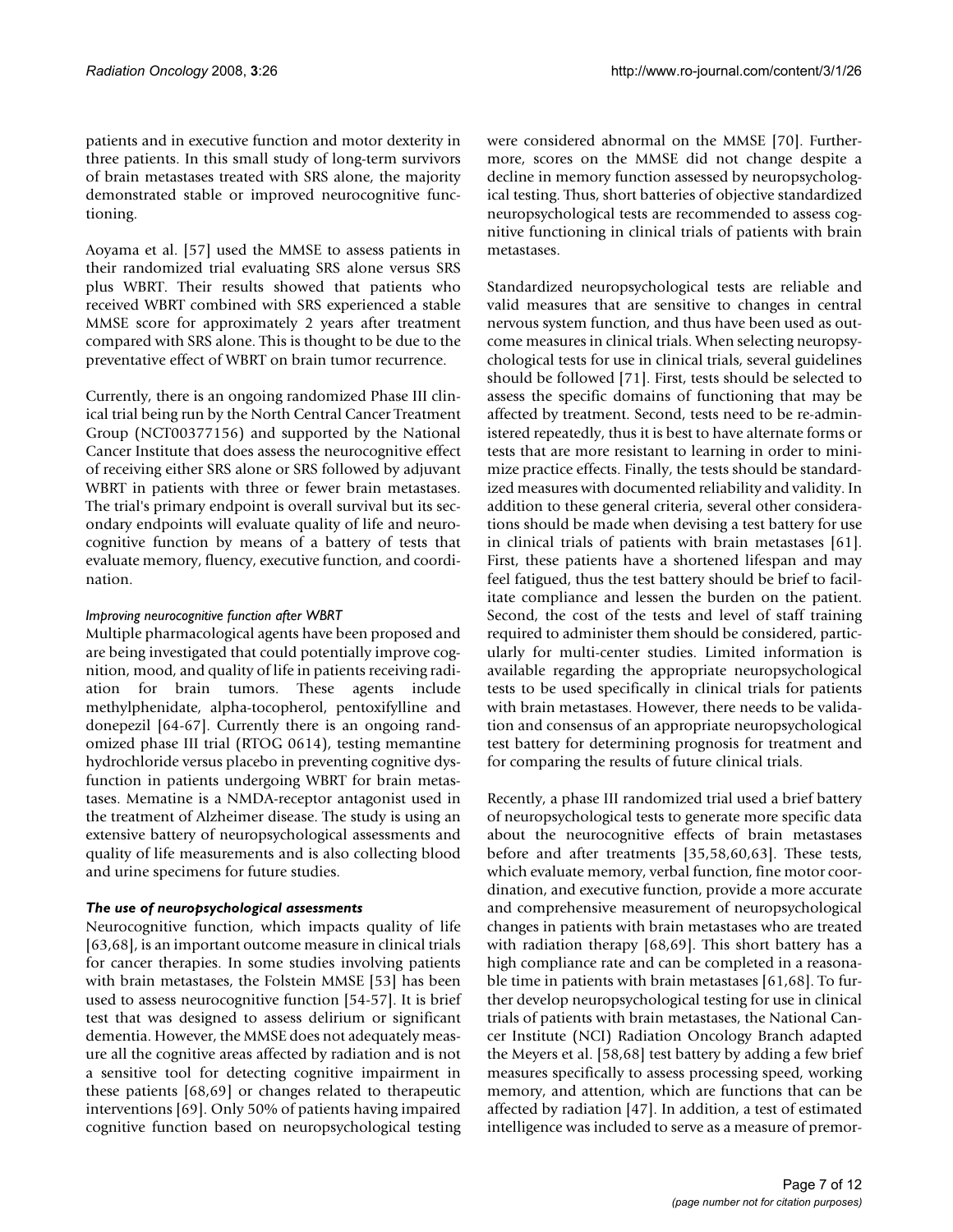bid functioning. Besides these neuropsychological tests, measures of quality of life and activities of daily living also should be included in clinical trials to assess everyday functioning [72]. Examples of two such measures are the Barthel index and the Functional Assessment of Cancer Therapy-Brain (FACT-Br), which previously have been used in studies of patients with brain metastases[56,63]. The Barthel Index assesses daily living skills [73] and the FACT-Br was developed specifically to address the quality of life issues concerning brain tumor patients undergoing treatment [74]. Table 6 lists the measures that were compiled for an NCI research protocol that will examine which tests are sensitive to CNS changes in patients with brain metastases receiving WBRT. These tests are standardized, have alternate forms or are somewhat resistant to practice effects, and assess the main domains that may be affected by radiation. Furthermore, the battery takes less than one hour to administer, most of the tests are relatively inexpensive, and technicians can administer these tests appropriately when trained and supervised by a psychologist. The data generated from this protocol will be considered with findings from other studies to propose a standard neuropsychological test battery for use in the clinical trials of these patients to facilitate the comparison of different treatment regimens.

Ultimately, having a brief test battery that is reliable and sensitive in detecting meaningful neuropsychological change in this patient population is very important. In the clinic, a condensed neuropsychological battery would be useful in monitoring cognitive and behavioral changes and predicting outcome. In research, a standardized neuropsychological test battery is an essential tool that needs to be incorporated into all future clinical trials investigating treatments for brain metastases. Such a battery should be used when assessing new radiation methods or delivery schemes and in trials investigating agents that modify radiation.

# **Biomarkers as indicators of CNS injury**

In addition to neuropsychological testing, biomarkers may be a useful research and prognostic tool. Elevated levels of certain proteins or neurotransmitters in the blood or urine may be indicators of CNS damage caused by invasion of brain metastases and/or radiation induced damage. Much of the work on biomarkers for CNS injury has been done in stroke patients. These studies have identified multiple markers of blood brain barrier disruption and neuronal damage. The various categories include markers of endothelial damage, excitotoxicity, inflammation and angiogenesis (Table 7).

Two serum markers that have potential as screening tools for endothelial and neuronal damage are neuron-specific enolase (NSE) and S100B. NSE is a glycolytic enzyme found in the CNS, which is expressed by neural and neuroendocrine cells [75] and can be used as a marker of neuronal damage. Elevated levels have been found in patients with brain metastases from both small cell lung cancer and non-small cell lung cancer (NSCLC) [76]. A multicenter retrospective study involving 231 NSCLC patients demonstrated that high serum levels of NSE indicated shorter survival and was a specific marker of metastases [77].

S100B is a nervous system specific cytoplasmic protein found in astrocytes and is released into circulation when the blood brain barrier is breached [78]. It is elevated in stroke patients and its levels have been shown to correspond to infarct volume [79]. In a study looking at the presence of S100B in the serum of 38 patients with lung carcinoma, an elevated S100B level was either associated with brain metastases or with the presence of imaging changes suggestive of chronic, diffuse cerebral microvascular disease [80]. S-100 levels have also been shown to be a predictive marker of melanoma brain metastases [81].

| <b>Psychometric Test</b>                             | <b>Domains</b>                | Time (mins) |  |
|------------------------------------------------------|-------------------------------|-------------|--|
| North American Adult Reading Test-35 [95]            | <b>Estimated Intelligence</b> |             |  |
| Hopkins Verbal Learning Test [96]                    | Memory                        | ō           |  |
| WAIS-III Digit Span subtest [97]                     |                               |             |  |
| Ruff 2 & 7 Selective Attention Test [98]             | Attention                     |             |  |
| WAIS-III Symbol Search subtest [97]                  | <b>Processing Speed</b>       |             |  |
| Trail Making Test A & B [99]                         | <b>Executive Function</b>     |             |  |
| Controlled Oral Word Association Test [100]          |                               |             |  |
| Grooved Pegboard [101]                               | Motor Function                |             |  |
| Barthel Index [73]                                   | <b>Adaptive Function</b>      |             |  |
| Functional Assessment of Cancer Therapy – Brain [74] | Quality of Life               |             |  |
|                                                      | <b>Total Time</b>             | 50 mins     |  |

**Table 6: Suggested neuropsychological test battery**

*Abbreviations:* WAIS-III = Wechsler Adult Intelligence Scale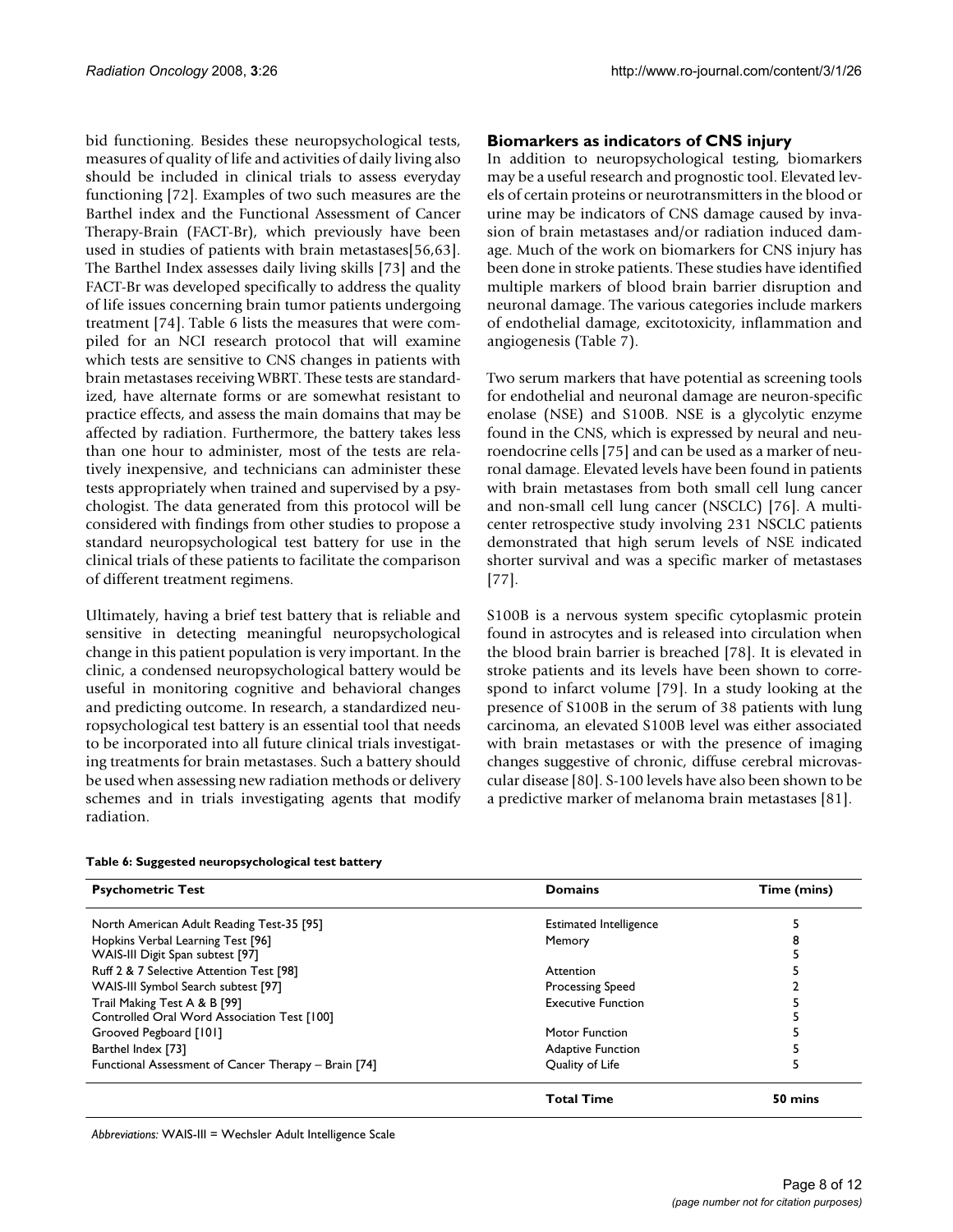#### **Table 7: Biomarkers of CNS injury**

| Excitotoxicity            | Glutamate GABA   |  |  |
|---------------------------|------------------|--|--|
|                           | GABA             |  |  |
| <b>Endothelial Damage</b> | Protein S100B    |  |  |
|                           | NSE              |  |  |
|                           | MMP-9            |  |  |
|                           | <b>MMP-13</b>    |  |  |
| Inflammation              | TNF-alpha        |  |  |
|                           | $  -  $          |  |  |
|                           | ICAM-I           |  |  |
|                           | <b>VCAM-I</b>    |  |  |
| Angiogenesis              | MMP <sub>2</sub> |  |  |
|                           | MMP9             |  |  |
|                           | <b>VEGF</b>      |  |  |
|                           |                  |  |  |

*Abbreviations:* NSE = neuron-specific enolase, MMP = matrix metalloproteinases

TNF = Tumor necrosis factor; Il = interleukin, ICAM = intercellular adhesion molecule; VCAM = vascular cellular adhesion molecule, VEGF = vascular endothelial growth factor

Neuronal damage can lead to excitotoxicity where excess neurotransmitters such as glutamate and GABA are released. This increase in neurotransmitters causes an influx of  $Ca^{2+}$  leading to  $Ca^{2+}$  mediated cell death [82]. Excitotoxicity is seen in traumatic brain injury, ischemic stroke and neurodegenerative diseases. In addition, glutamate and GABA have been measured in the blood of patients who have had a stroke [83,84]. The release of neurotransmitters has never been studied in patients with brain metastasis or in patients with CNS damage caused by radiation but they also may be potential markers.

Radiation stimulates the inflammatory pathway and leads to the release of various cytokines, adhesion molecules and chemokines. Animal models have shown that radiation induced damage to the brain up regulates expression of TNF alpha, ICAM-1 and Il-1 [85]. These inflammatory markers already have been detected in the blood of patients who received radiation [86]. Radiation as well as CNS injury of any kind can cause release of these inflammation molecules. For example TNF alpha, ICAM and Il-1 all have been measured in the plasma of patients with stroke induced brain injury [87,88]. These never have been measured in patients receiving WBRT but they may be potential markers of CNS damage.

Angiogenic proteins released by metastatic cancer cells also may be used to monitor disease status and assist in predicting recurrence. Angiogenic factors have been investigated as possible tumor markers in various malignancies [89]. Vascular endothelial growth factor (VEGF) and matrix metalloproteinases (MMPs) have been shown to have prognostic value in various tumor types. A number of studies have demonstrated the role of VEGF and MMPs in breast [90], lung [91,92] and melanoma [93] metastases, but none specifically have examined blood or urine levels in patients with brain metastases. MMPs are not only involved in tumor invasion but can also be a sign of CNS vascular injury as indicated by an increase in plasma levels of MMP9 and MMP13 in stroke patients [94].

The NCI Radiation Oncology Branch protocol mentioned above that evaluates neuropsychological function also includes the collection of serum, plasma and urine specimens. The objective is to identify and evaluate the above biomarkers and to investigate the ability of these biomarkers to predict neuropsychological decline after WBRT and to predict progression of disease. The study will collect specimens before WBRT, at the completion of WBRT, and then at monthly intervals each coinciding with neuropsychological testing.

# **Conclusion**

WBRT is the standard of care in patients with brain metastases with surgery and SRS playing an important role when there are limited metastases. There are risks of neurocognitive impairment associated with WBRT; however omitting WBRT has been shown to be more detrimental in terms of survival and neurocognitive outcomes. It is also important to recognize that many patients present with neurocognitive deficits even before beginning radiotherapy. Many potential therapies being investigated also carry a risk of neurocognitive decline and the current focus of brain metastases research is to find ways to optimize the therapeutic index. Future clinical trials will be designed to answer questions such as the role of omitting upfront WBRT and giving SRS alone for a single metastasis, the benefit of administering prophylactic cranial irradiation to highly metastatic cancers such as HER2+ breast cancer patients, the value of using hippocampal sparing techniques, and the addition of radiosensitizers to enhance WBRT. To answer these questions and evaluate various treatment regimens that may have minimal differential effects on survival and disease progression, it is important to assess other patient outcomes [72], especially functions affected by neurotoxicity. Thus, tests of neuropsychological functioning should be included as standard outcome measures in all of these future studies. The challenge is finding a brief but sensitive and comprehensive test battery to assess the neurocognitive effects of brain metastases and treatments.

Biomarkers have potential in clinical research involving patients with brain metastases and are an avenue that needs to be explored. They may have diagnostic potential as well as potential for monitoring disease progression. Markers found in the blood may aid in understanding the pathophysiology of radiation induced CNS injury and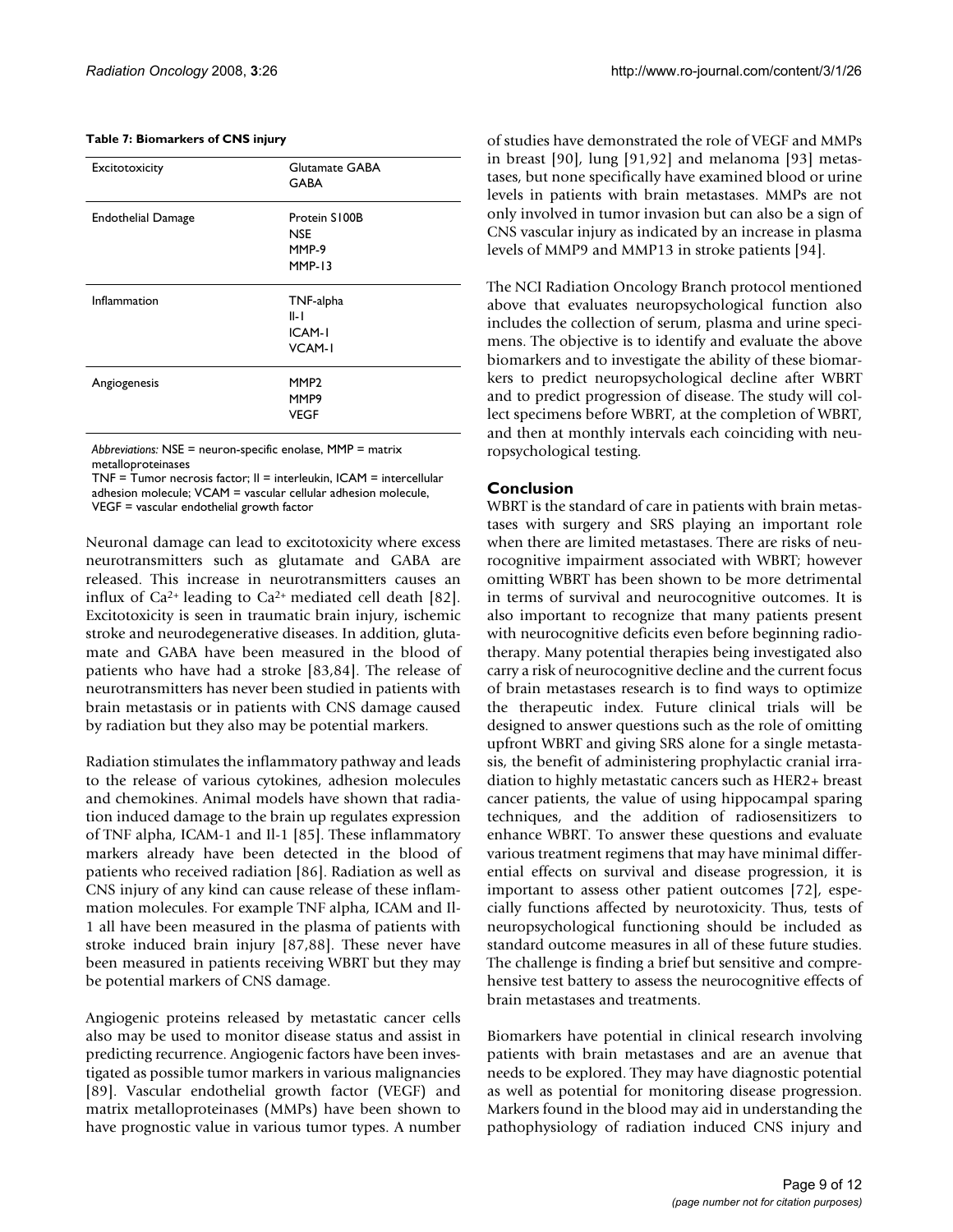assist in finding ways to target tumor cells while sparing healthy cells. In clinical trials involving radiomodifiers, biomarkers may be used to monitor the toxicity and effectiveness of these agents. Biomarkers may also have a role in predicting a decline in neurocognitive function. Ultimately, combining the outcomes of neuropsychological testing, biomarkers and imaging will help us improve the management of these patients.

#### **Competing interests**

The authors declare that they have no competing interests.

#### **Authors' contributions**

AB and KC participated in the conception of the work, compiled the information, reviewed and wrote the manuscript. PW participated in the conception of the work, development of the test battery, and review and writing of the manuscript.

#### **Acknowledgements**

This work was supported in part by the Intramural Research Program of the NIH, National Cancer Institute, Center for Cancer Research. AB was supported through the Clinical Research Training Program, a public-private partnership supported jointly by the NIH and Pfizer Inc (via a grant to the Foundation for NIH from Pfizer Inc). PLW was supported by NCI contract #HHSN261200477004C with the Medical Illness Counseling Center.

#### **References**

- 1. Johnson JD, Young B: **[Demographics of brain metastasis.](http://www.ncbi.nlm.nih.gov/entrez/query.fcgi?cmd=Retrieve&db=PubMed&dopt=Abstract&list_uids=8823767)** *Neurosurg Clin N Am* 1996, **7:**337-344.
- Zimm S, Wampler GL, Stablein D, Hazra T, Young HF: [Intracere](http://www.ncbi.nlm.nih.gov/entrez/query.fcgi?cmd=Retrieve&db=PubMed&dopt=Abstract&list_uids=7237407)**[bral metastases in solid-tumor patients: natural history and](http://www.ncbi.nlm.nih.gov/entrez/query.fcgi?cmd=Retrieve&db=PubMed&dopt=Abstract&list_uids=7237407) [results of treatment.](http://www.ncbi.nlm.nih.gov/entrez/query.fcgi?cmd=Retrieve&db=PubMed&dopt=Abstract&list_uids=7237407)** *Cancer* 1981, **48:**384-394.
- 3. Cairncross JG, Kim JH, Posner JB: **[Radiation therapy for brain](http://www.ncbi.nlm.nih.gov/entrez/query.fcgi?cmd=Retrieve&db=PubMed&dopt=Abstract&list_uids=7436358) [metastases.](http://www.ncbi.nlm.nih.gov/entrez/query.fcgi?cmd=Retrieve&db=PubMed&dopt=Abstract&list_uids=7436358)** *Ann Neurol* 1980, **7:**529-541.
- 4. Borgelt B, Gelber R, Kramer S, Brady LW, Chang CH, Davis LW, Perez CA, Hendrickson FR: **[The palliation of brain metastases:](http://www.ncbi.nlm.nih.gov/entrez/query.fcgi?cmd=Retrieve&db=PubMed&dopt=Abstract&list_uids=6154024) [final results of the first two studies by the Radiation Therapy](http://www.ncbi.nlm.nih.gov/entrez/query.fcgi?cmd=Retrieve&db=PubMed&dopt=Abstract&list_uids=6154024) [Oncology Group.](http://www.ncbi.nlm.nih.gov/entrez/query.fcgi?cmd=Retrieve&db=PubMed&dopt=Abstract&list_uids=6154024)** *Int J Radiat Oncol Biol Phys* 1980, **6:**1-9.
- 5. Lagerwaard FJ, Levendag PC, Nowak PJ, Eijkenboom WM, Hanssens PE, Schmitz PI: **[Identification of prognostic factors in patients](http://www.ncbi.nlm.nih.gov/entrez/query.fcgi?cmd=Retrieve&db=PubMed&dopt=Abstract&list_uids=10098435) [with brain metastases: a review of 1292 patients.](http://www.ncbi.nlm.nih.gov/entrez/query.fcgi?cmd=Retrieve&db=PubMed&dopt=Abstract&list_uids=10098435)** *Int J Radiat Oncol Biol Phys* 1999, **43:**795-803.
- 6. Patchell RA, Tibbs PA, Regine WF, Dempsey RJ, Mohiuddin M, Kryscio RJ, Markesbery WR, Foon KA, Young B: **[Postoperative radio](http://www.ncbi.nlm.nih.gov/entrez/query.fcgi?cmd=Retrieve&db=PubMed&dopt=Abstract&list_uids=9809728)[therapy in the treatment of single metastases to the brain: a](http://www.ncbi.nlm.nih.gov/entrez/query.fcgi?cmd=Retrieve&db=PubMed&dopt=Abstract&list_uids=9809728) [randomized trial.](http://www.ncbi.nlm.nih.gov/entrez/query.fcgi?cmd=Retrieve&db=PubMed&dopt=Abstract&list_uids=9809728)** *Jama* 1998, **280:**1485-1489.
- 7. Gaspar L, Scott C, Rotman M, Asbell S, Phillips T, Wasserman T, McKenna WG, Byhardt R: **[Recursive partitioning analysis \(RPA\)](http://www.ncbi.nlm.nih.gov/entrez/query.fcgi?cmd=Retrieve&db=PubMed&dopt=Abstract&list_uids=9128946) [of prognostic factors in three Radiation Therapy Oncology](http://www.ncbi.nlm.nih.gov/entrez/query.fcgi?cmd=Retrieve&db=PubMed&dopt=Abstract&list_uids=9128946) [Group \(RTOG\) brain metastases trials.](http://www.ncbi.nlm.nih.gov/entrez/query.fcgi?cmd=Retrieve&db=PubMed&dopt=Abstract&list_uids=9128946)** *Int J Radiat Oncol Biol Phys* 1997, **37:**745-751.
- 8. Sanghavi SN, Miranpuri SS, Chappell R, Buatti JM, Sneed PK, Suh JH, Regine WF, Weltman E, King VJ, Goetsch SJ, *et al.*: **[Radiosurgery for](http://www.ncbi.nlm.nih.gov/entrez/query.fcgi?cmd=Retrieve&db=PubMed&dopt=Abstract&list_uids=11567817) patients with brain metastases: a multi-institutional analysis, [stratified by the RTOG recursive partitioning analysis](http://www.ncbi.nlm.nih.gov/entrez/query.fcgi?cmd=Retrieve&db=PubMed&dopt=Abstract&list_uids=11567817) [method.](http://www.ncbi.nlm.nih.gov/entrez/query.fcgi?cmd=Retrieve&db=PubMed&dopt=Abstract&list_uids=11567817)** *Int J Radiat Oncol Biol Phys* 2001, **51:**426-434.
- 9. Videtic GM, Adelstein DJ, Mekhail TM, Rice TW, Stevens GH, Lee SY, Suh JH: **[Validation of the RTOG recursive partitioning analy](http://www.ncbi.nlm.nih.gov/entrez/query.fcgi?cmd=Retrieve&db=PubMed&dopt=Abstract&list_uids=17056192)[sis \(RPA\) classification for small-cell lung cancer-only brain](http://www.ncbi.nlm.nih.gov/entrez/query.fcgi?cmd=Retrieve&db=PubMed&dopt=Abstract&list_uids=17056192) [metastases.](http://www.ncbi.nlm.nih.gov/entrez/query.fcgi?cmd=Retrieve&db=PubMed&dopt=Abstract&list_uids=17056192)** *Int J Radiat Oncol Biol Phys* 2007, **67:**240-243.
- 10. Le Scodan R, Massard C, Mouret-Fourme E, Guinebretierre JM, Cohen-Solal C, De Lalande B, Moisson P, Breton-Callu C, Gardner M, Goupil A, *et al.*: **[Brain metastases from breast carcinoma: vali](http://www.ncbi.nlm.nih.gov/entrez/query.fcgi?cmd=Retrieve&db=PubMed&dopt=Abstract&list_uids=17544592)dation of the radiation therapy oncology group recursive [partitioning analysis classification and proposition of a new](http://www.ncbi.nlm.nih.gov/entrez/query.fcgi?cmd=Retrieve&db=PubMed&dopt=Abstract&list_uids=17544592) [prognostic score.](http://www.ncbi.nlm.nih.gov/entrez/query.fcgi?cmd=Retrieve&db=PubMed&dopt=Abstract&list_uids=17544592)** *Int J Radiat Oncol Biol Phys* 2007, **69:**839-845.
- 11. Sperduto PW, Berkey B, Gaspar LE, Mehta M, Curran W: **[A new](http://www.ncbi.nlm.nih.gov/entrez/query.fcgi?cmd=Retrieve&db=PubMed&dopt=Abstract&list_uids=17931798) [prognostic index and comparison to three other indices for](http://www.ncbi.nlm.nih.gov/entrez/query.fcgi?cmd=Retrieve&db=PubMed&dopt=Abstract&list_uids=17931798) patients with brain metastases: an analysis of 1,960 patients [in the RTOG database.](http://www.ncbi.nlm.nih.gov/entrez/query.fcgi?cmd=Retrieve&db=PubMed&dopt=Abstract&list_uids=17931798)** *Int J Radiat Oncol Biol Phys* 2008, **70:**510-514.
- 12. Ruderman NB, Hall TC: **[Use of Glucocorticoids in the Palliative](http://www.ncbi.nlm.nih.gov/entrez/query.fcgi?cmd=Retrieve&db=PubMed&dopt=Abstract&list_uids=14264031) [Treatment of Metastatic Brain Tumors.](http://www.ncbi.nlm.nih.gov/entrez/query.fcgi?cmd=Retrieve&db=PubMed&dopt=Abstract&list_uids=14264031)** *Cancer* 1965, **18:**298-306.
- 13. Patchell RA, Regine WF: **[The rationale for adjuvant whole brain](http://www.ncbi.nlm.nih.gov/entrez/query.fcgi?cmd=Retrieve&db=PubMed&dopt=Abstract&list_uids=12680791) [radiation therapy with radiosurgery in the treatment of sin](http://www.ncbi.nlm.nih.gov/entrez/query.fcgi?cmd=Retrieve&db=PubMed&dopt=Abstract&list_uids=12680791)[gle brain metastases.](http://www.ncbi.nlm.nih.gov/entrez/query.fcgi?cmd=Retrieve&db=PubMed&dopt=Abstract&list_uids=12680791)** *Technol Cancer Res Treat* 2003, **2:**111-115.
- 14. Harwood AR, Simson WJ: **[Radiation therapy of cerebral metas](http://www.ncbi.nlm.nih.gov/entrez/query.fcgi?cmd=Retrieve&db=PubMed&dopt=Abstract&list_uids=74375)[tases: a randomized prospective clinical trial.](http://www.ncbi.nlm.nih.gov/entrez/query.fcgi?cmd=Retrieve&db=PubMed&dopt=Abstract&list_uids=74375)** *Int J Radiat Oncol Biol Phys* 1977, **2:**1091-1094.
- 15. Kurtz JM, Gelber R, Brady LW, Carella RJ, Cooper JS: **[The palliation](http://www.ncbi.nlm.nih.gov/entrez/query.fcgi?cmd=Retrieve&db=PubMed&dopt=Abstract&list_uids=6171553) [of brain metastases in a favorable patient population: a ran](http://www.ncbi.nlm.nih.gov/entrez/query.fcgi?cmd=Retrieve&db=PubMed&dopt=Abstract&list_uids=6171553)domized clinical trial by the Radiation Therapy Oncology [Group.](http://www.ncbi.nlm.nih.gov/entrez/query.fcgi?cmd=Retrieve&db=PubMed&dopt=Abstract&list_uids=6171553)** *Int J Radiat Oncol Biol Phys* 1981, **7:**891-895.
- 16. Borgelt B, Gelber R, Larson M, Hendrickson F, Griffin T, Roth R: **[Ultra-rapid high dose irradiation schedules for the palliation](http://www.ncbi.nlm.nih.gov/entrez/query.fcgi?cmd=Retrieve&db=PubMed&dopt=Abstract&list_uids=6174490) of brain metastases: final results of the first two studies by [the Radiation Therapy Oncology Group.](http://www.ncbi.nlm.nih.gov/entrez/query.fcgi?cmd=Retrieve&db=PubMed&dopt=Abstract&list_uids=6174490)** *Int J Radiat Oncol Biol Phys* 1981, **7:**1633-1638.
- 17. Chatani M, Teshima T, Hata K, Inoue T: **[Prognostic factors in](http://www.ncbi.nlm.nih.gov/entrez/query.fcgi?cmd=Retrieve&db=PubMed&dopt=Abstract&list_uids=3515602) [patients with brain metastases from lung carcinoma.](http://www.ncbi.nlm.nih.gov/entrez/query.fcgi?cmd=Retrieve&db=PubMed&dopt=Abstract&list_uids=3515602)** *Strahlenther Onkol* 1986, **162:**157-161.
- 18. Haie-Meder C, Pellae-Cosset B, Laplanche A, Lagrange JL, Tuchais C, Nogues C, Arriagada R: **[Results of a randomized clinical trial](http://www.ncbi.nlm.nih.gov/entrez/query.fcgi?cmd=Retrieve&db=PubMed&dopt=Abstract&list_uids=7681997) [comparing two radiation schedules in the palliative treat](http://www.ncbi.nlm.nih.gov/entrez/query.fcgi?cmd=Retrieve&db=PubMed&dopt=Abstract&list_uids=7681997)[ment of brain metastases.](http://www.ncbi.nlm.nih.gov/entrez/query.fcgi?cmd=Retrieve&db=PubMed&dopt=Abstract&list_uids=7681997)** *Radiother Oncol* 1993, **26:**111-116.
- 19. Chatani M, Matayoshi Y, Masaki N, Inoue T: **[Radiation therapy for](http://www.ncbi.nlm.nih.gov/entrez/query.fcgi?cmd=Retrieve&db=PubMed&dopt=Abstract&list_uids=8160096) [brain metastases from lung carcinoma. Prospective rand](http://www.ncbi.nlm.nih.gov/entrez/query.fcgi?cmd=Retrieve&db=PubMed&dopt=Abstract&list_uids=8160096)omized trial according to the level of lactate dehydrogenase.** *Strahlenther Onkol* 1994, **170:**155-161.
- 20. Murray KJ, Scott C, Greenberg HM, Emami B, Seider M, Vora NL, Olson C, Whitton A, Movsas B, Curran W: **[A randomized phase](http://www.ncbi.nlm.nih.gov/entrez/query.fcgi?cmd=Retrieve&db=PubMed&dopt=Abstract&list_uids=9336134) [III study of accelerated hyperfractionation versus standard in](http://www.ncbi.nlm.nih.gov/entrez/query.fcgi?cmd=Retrieve&db=PubMed&dopt=Abstract&list_uids=9336134) patients with unresected brain metastases: a report of the [Radiation Therapy Oncology Group \(RTOG\) 9104.](http://www.ncbi.nlm.nih.gov/entrez/query.fcgi?cmd=Retrieve&db=PubMed&dopt=Abstract&list_uids=9336134)** *Int J Radiat Oncol Biol Phys* 1997, **39:**571-574.
- 21. Sawaya R, Ligon BL, Bindal AK, Bindal RK, Hess KR: **[Surgical treat](http://www.ncbi.nlm.nih.gov/entrez/query.fcgi?cmd=Retrieve&db=PubMed&dopt=Abstract&list_uids=8847561)[ment of metastatic brain tumors.](http://www.ncbi.nlm.nih.gov/entrez/query.fcgi?cmd=Retrieve&db=PubMed&dopt=Abstract&list_uids=8847561)** *J Neurooncol* 1996, **27:**269-277.
- 22. Patchell RA, Tibbs PA, Walsh JW, Dempsey RJ, Maruyama Y, Kryscio RJ, Markesbery WR, Macdonald JS, Young B: **[A randomized trial of](http://www.ncbi.nlm.nih.gov/entrez/query.fcgi?cmd=Retrieve&db=PubMed&dopt=Abstract&list_uids=2405271) [surgery in the treatment of single metastases to the brain.](http://www.ncbi.nlm.nih.gov/entrez/query.fcgi?cmd=Retrieve&db=PubMed&dopt=Abstract&list_uids=2405271)** *N Engl J Med* 1990, **322:**494-500.
- Vecht CJ, Haaxma-Reiche H, Noordijk EM, Padberg GW, Voormolen JH, Hoekstra FH, Tans JT, Lambooij N, Metsaars JA, Wattendorff AR, *et al.*: **[Treatment of single brain metastasis: radiotherapy](http://www.ncbi.nlm.nih.gov/entrez/query.fcgi?cmd=Retrieve&db=PubMed&dopt=Abstract&list_uids=8498838) [alone or combined with neurosurgery?](http://www.ncbi.nlm.nih.gov/entrez/query.fcgi?cmd=Retrieve&db=PubMed&dopt=Abstract&list_uids=8498838)** *Ann Neurol* 1993, **33:**583-590.
- 24. Noordijk EM, Vecht CJ, Haaxma-Reiche H, Padberg GW, Voormolen JH, Hoekstra FH, Tans JT, Lambooij N, Metsaars JA, Wattendorff AR, *et al.*: **[The choice of treatment of single brain metastasis](http://www.ncbi.nlm.nih.gov/entrez/query.fcgi?cmd=Retrieve&db=PubMed&dopt=Abstract&list_uids=8040016) [should be based on extracranial tumor activity and age.](http://www.ncbi.nlm.nih.gov/entrez/query.fcgi?cmd=Retrieve&db=PubMed&dopt=Abstract&list_uids=8040016)** *Int J Radiat Oncol Biol Phys* 1994, **29:**711-717.
- 25. Mintz AH, Kestle J, Rathbone MP, Gaspar L, Hugenholtz H, Fisher B, Duncan G, Skingley P, Foster G, Levine M: **[A randomized trial to](http://www.ncbi.nlm.nih.gov/entrez/query.fcgi?cmd=Retrieve&db=PubMed&dopt=Abstract&list_uids=8839553) [assess the efficacy of surgery in addition to radiotherapy in](http://www.ncbi.nlm.nih.gov/entrez/query.fcgi?cmd=Retrieve&db=PubMed&dopt=Abstract&list_uids=8839553) [patients with a single cerebral metastasis.](http://www.ncbi.nlm.nih.gov/entrez/query.fcgi?cmd=Retrieve&db=PubMed&dopt=Abstract&list_uids=8839553)** *Cancer* 1996, **78:**1470-1476.
- 26. Petrovich Z, Yu C, Giannotta SL, O'Day S, Apuzzo ML: **[Survival and](http://www.ncbi.nlm.nih.gov/entrez/query.fcgi?cmd=Retrieve&db=PubMed&dopt=Abstract&list_uids=12507085) [pattern of failure in brain metastasis treated with stereotac](http://www.ncbi.nlm.nih.gov/entrez/query.fcgi?cmd=Retrieve&db=PubMed&dopt=Abstract&list_uids=12507085)[tic gamma knife radiosurgery.](http://www.ncbi.nlm.nih.gov/entrez/query.fcgi?cmd=Retrieve&db=PubMed&dopt=Abstract&list_uids=12507085)** *J Neurosurg* 2002, **97:**499-506.
- 27. Andrews DW, Scott CB, Sperduto PW, Flanders AE, Gaspar LE, Schell MC, Werner-Wasik M, Demas W, Ryu J, Bahary JP, *et al.*: **Whole brain radiation therapy with or without stereotactic [radiosurgery boost for patients with one to three brain](http://www.ncbi.nlm.nih.gov/entrez/query.fcgi?cmd=Retrieve&db=PubMed&dopt=Abstract&list_uids=15158627) metastases: phase III results of the RTOG 9508 randomised [trial.](http://www.ncbi.nlm.nih.gov/entrez/query.fcgi?cmd=Retrieve&db=PubMed&dopt=Abstract&list_uids=15158627)** *Lancet* 2004, **363:**1665-1672.
- 28. Aoyama H, Shirato H, Tago M, Nakagawa K, Toyoda T, Hatano K, Kenjyo M, Oya N, Hirota S, Shioura H, *et al.*: **[Stereotactic radio](http://www.ncbi.nlm.nih.gov/entrez/query.fcgi?cmd=Retrieve&db=PubMed&dopt=Abstract&list_uids=16757720)[surgery plus whole-brain radiation therapy vs stereotactic](http://www.ncbi.nlm.nih.gov/entrez/query.fcgi?cmd=Retrieve&db=PubMed&dopt=Abstract&list_uids=16757720) radiosurgery alone for treatment of brain metastases: a ran[domized controlled trial.](http://www.ncbi.nlm.nih.gov/entrez/query.fcgi?cmd=Retrieve&db=PubMed&dopt=Abstract&list_uids=16757720)** *JAMA* 2006, **295:**2483-2491.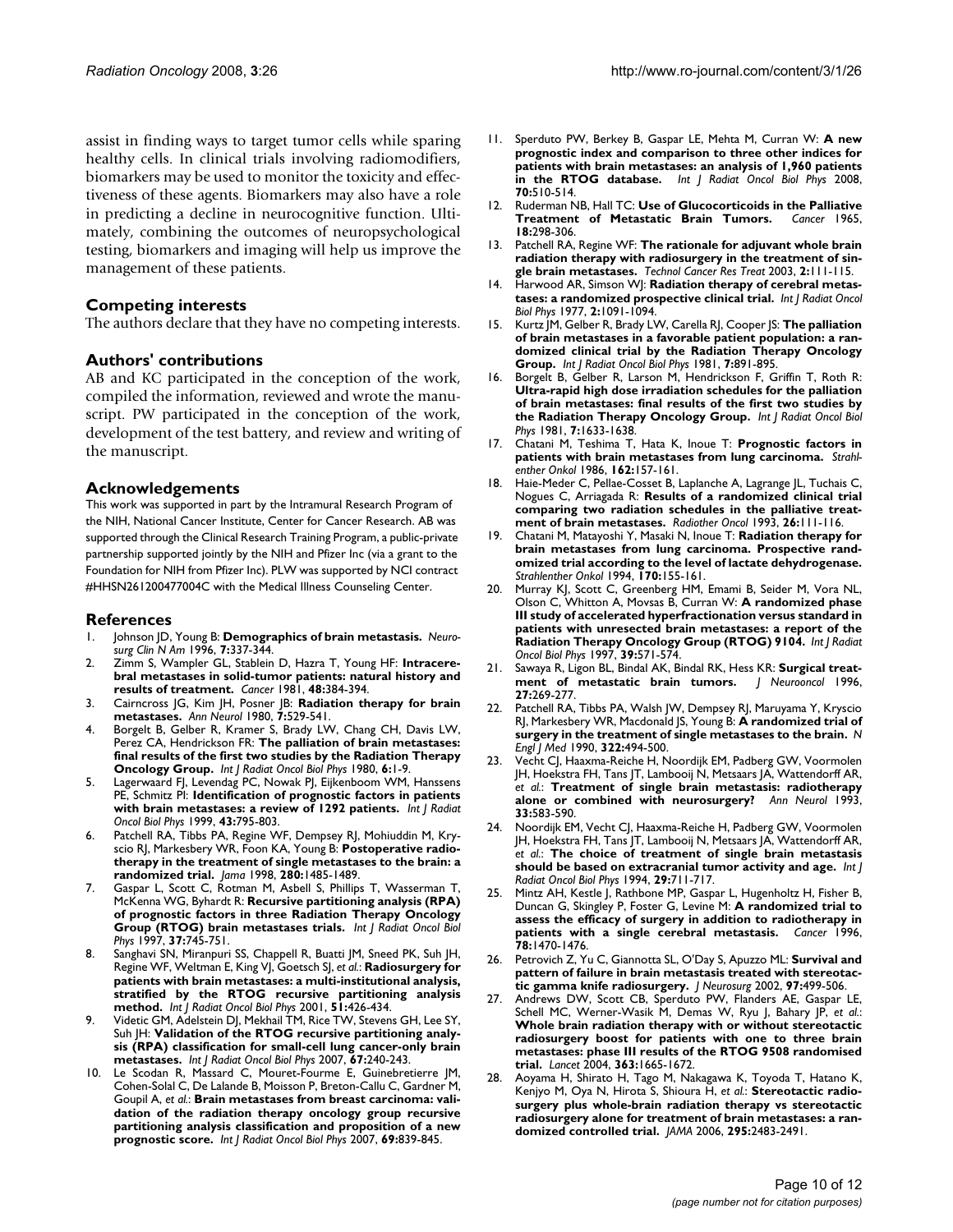- 29. Manon R, O'Neill A, Knisely J, Werner-Wasik M, Lazarus HM, Wagner H, Gilbert M, Mehta M: **[Phase II trial of radiosurgery for one](http://www.ncbi.nlm.nih.gov/entrez/query.fcgi?cmd=Retrieve&db=PubMed&dopt=Abstract&list_uids=16314647) [to three newly diagnosed brain metastases from renal cell](http://www.ncbi.nlm.nih.gov/entrez/query.fcgi?cmd=Retrieve&db=PubMed&dopt=Abstract&list_uids=16314647) carcinoma, melanoma, and sarcoma: an Eastern Coopera[tive Oncology Group study \(E 6397\).](http://www.ncbi.nlm.nih.gov/entrez/query.fcgi?cmd=Retrieve&db=PubMed&dopt=Abstract&list_uids=16314647)** *J Clin Oncol* 2005, **23:**8870-8876.
- 30. Shaw E, Scott C, Suh J, Kadish S, Stea B, Hackman J, Pearlman A, Murray K, Gaspar L, Mehta M, *et al.*: **[RSR13 plus cranial radiation](http://www.ncbi.nlm.nih.gov/entrez/query.fcgi?cmd=Retrieve&db=PubMed&dopt=Abstract&list_uids=12805339) [therapy in patients with brain metastases: comparison with](http://www.ncbi.nlm.nih.gov/entrez/query.fcgi?cmd=Retrieve&db=PubMed&dopt=Abstract&list_uids=12805339) the Radiation Therapy Oncology Group Recursive Partition[ing Analysis Brain Metastases Database.](http://www.ncbi.nlm.nih.gov/entrez/query.fcgi?cmd=Retrieve&db=PubMed&dopt=Abstract&list_uids=12805339)** *J Clin Oncol* 2003, **21:**2364-2371.
- 31. Eyre HJ, Ohlsen JD, Frank J, LoBuglio AF, McCracken JD, Weatherall TJ, Mansfield CM: **[Randomized trial of radiotherapy versus](http://www.ncbi.nlm.nih.gov/entrez/query.fcgi?cmd=Retrieve&db=PubMed&dopt=Abstract&list_uids=6397578) [radiotherapy plus metronidazole for the treatment meta](http://www.ncbi.nlm.nih.gov/entrez/query.fcgi?cmd=Retrieve&db=PubMed&dopt=Abstract&list_uids=6397578)static cancer to brain. A Southwest Oncology Group study.** *J Neurooncol* 1984, **2:**325-330.
- 32. DeAngelis LM, Currie VE, Kim JH, Krol G, O'Hehir MA, Farag FM, Young CW, Posner JB: **[The combined use of radiation therapy](http://www.ncbi.nlm.nih.gov/entrez/query.fcgi?cmd=Retrieve&db=PubMed&dopt=Abstract&list_uids=2677257) [and lonidamine in the treatment of brain metastases.](http://www.ncbi.nlm.nih.gov/entrez/query.fcgi?cmd=Retrieve&db=PubMed&dopt=Abstract&list_uids=2677257)** *J Neurooncol* 1989, **7:**241-247.
- 33. Komarnicky LT, Phillips TL, Martz K, Asbell S, Isaacson S, Urtasun R: **[A randomized phase III protocol for the evaluation of miso](http://www.ncbi.nlm.nih.gov/entrez/query.fcgi?cmd=Retrieve&db=PubMed&dopt=Abstract&list_uids=1993631)nidazole combined with radiation in the treatment of [patients with brain metastases \(RTOG-7916\).](http://www.ncbi.nlm.nih.gov/entrez/query.fcgi?cmd=Retrieve&db=PubMed&dopt=Abstract&list_uids=1993631)** *Int J Radiat Oncol Biol Phys* 1991, **20:**53-58.
- 34. Phillips TL, Scott CB, Leibel SA, Rotman M, Weigensberg IJ: **[Results](http://www.ncbi.nlm.nih.gov/entrez/query.fcgi?cmd=Retrieve&db=PubMed&dopt=Abstract&list_uids=7673021) [of a randomized comparison of radiotherapy and bromode](http://www.ncbi.nlm.nih.gov/entrez/query.fcgi?cmd=Retrieve&db=PubMed&dopt=Abstract&list_uids=7673021)oxyuridine with radiotherapy alone for brain metastases: [report of RTOG trial 89-05.](http://www.ncbi.nlm.nih.gov/entrez/query.fcgi?cmd=Retrieve&db=PubMed&dopt=Abstract&list_uids=7673021)** *Int J Radiat Oncol Biol Phys* 1995, **33:**339-348.
- 35. Mehta MP, Rodrigus P, Terhaard CH, Rao A, Suh J, Roa W, Souhami L, Bezjak A, Leibenhaut M, Komaki R, *et al.*: **[Survival and neuro](http://www.ncbi.nlm.nih.gov/entrez/query.fcgi?cmd=Retrieve&db=PubMed&dopt=Abstract&list_uids=12829672)[logic outcomes in a randomized trial of motexafin gadolin](http://www.ncbi.nlm.nih.gov/entrez/query.fcgi?cmd=Retrieve&db=PubMed&dopt=Abstract&list_uids=12829672)ium and whole-brain radiation therapy in brain metastases.** *J Clin Oncol* 2003, **21:**2529-2536.
- 36. Suh JH, Stea B, Nabid A, Kresl JJ, Fortin A, Mercier JP, Senzer N, Chang EL, Boyd AP, Cagnoni PJ, Shaw E: **[Phase III study of](http://www.ncbi.nlm.nih.gov/entrez/query.fcgi?cmd=Retrieve&db=PubMed&dopt=Abstract&list_uids=16314619) [efaproxiral as an adjunct to whole-brain radiation therapy](http://www.ncbi.nlm.nih.gov/entrez/query.fcgi?cmd=Retrieve&db=PubMed&dopt=Abstract&list_uids=16314619) [for brain metastases.](http://www.ncbi.nlm.nih.gov/entrez/query.fcgi?cmd=Retrieve&db=PubMed&dopt=Abstract&list_uids=16314619)** *J Clin Oncol* 2006, **24:**106-114.
- 37. Knisely JP, Berkey B, Chakravarti A, Yung AW, Curran WJ Jr, Robins HI, Movsas B, Brachman DG, Henderson RH, Mehta MP: **[A phase III](http://www.ncbi.nlm.nih.gov/entrez/query.fcgi?cmd=Retrieve&db=PubMed&dopt=Abstract&list_uids=18164847) [study of conventional radiation therapy plus thalidomide](http://www.ncbi.nlm.nih.gov/entrez/query.fcgi?cmd=Retrieve&db=PubMed&dopt=Abstract&list_uids=18164847) versus conventional radiation therapy for multiple brain [metastases \(RTOG 0118\).](http://www.ncbi.nlm.nih.gov/entrez/query.fcgi?cmd=Retrieve&db=PubMed&dopt=Abstract&list_uids=18164847)** *Int J Radiat Oncol Biol Phys* 2008, **71:**79-86.
- 38. Antonadou D, Paraskevaidis M, Sarris G, Coliarakis N, Economou I, Karageorgis P, Throuvalas N: **[Phase II randomized trial of temo](http://www.ncbi.nlm.nih.gov/entrez/query.fcgi?cmd=Retrieve&db=PubMed&dopt=Abstract&list_uids=12202665)[zolomide and concurrent radiotherapy in patients with brain](http://www.ncbi.nlm.nih.gov/entrez/query.fcgi?cmd=Retrieve&db=PubMed&dopt=Abstract&list_uids=12202665) [metastases.](http://www.ncbi.nlm.nih.gov/entrez/query.fcgi?cmd=Retrieve&db=PubMed&dopt=Abstract&list_uids=12202665)** *J Clin Oncol* 2002, **20:**3644-3650.
- 39. Kil WJ, Cerna D, Burgan WE, Beam K, Carter D, Steeg PS, Tofilon PJ, Camphausen K: **[In vitro and In vivo Radiosensitization Induced](http://www.ncbi.nlm.nih.gov/entrez/query.fcgi?cmd=Retrieve&db=PubMed&dopt=Abstract&list_uids=18245557) [by the DNA Methylating Agent Temozolomide.](http://www.ncbi.nlm.nih.gov/entrez/query.fcgi?cmd=Retrieve&db=PubMed&dopt=Abstract&list_uids=18245557)** *Clin Cancer Res* 2008, **14:**931-938.
- 40. DeAngelis LM, Delattre JY, Posner JB: **[Radiation-induced demen](http://www.ncbi.nlm.nih.gov/entrez/query.fcgi?cmd=Retrieve&db=PubMed&dopt=Abstract&list_uids=2725874)[tia in patients cured of brain metastases.](http://www.ncbi.nlm.nih.gov/entrez/query.fcgi?cmd=Retrieve&db=PubMed&dopt=Abstract&list_uids=2725874)** *Neurology* 1989, **39:**789-796.
- 41. DeAngelis LM, Mandell LR, Thaler HT, Kimmel DW, Galicich JH, Fuks Z, Posner JB: **[The role of postoperative radiotherapy after](http://www.ncbi.nlm.nih.gov/entrez/query.fcgi?cmd=Retrieve&db=PubMed&dopt=Abstract&list_uids=2473409) [resection of single brain metastases.](http://www.ncbi.nlm.nih.gov/entrez/query.fcgi?cmd=Retrieve&db=PubMed&dopt=Abstract&list_uids=2473409)** *Neurosurgery* 1989, **24:**798-805.
- 42. Tofilon PJ, Fike JR: **[The radioresponse of the central nervous](http://www.ncbi.nlm.nih.gov/entrez/query.fcgi?cmd=Retrieve&db=PubMed&dopt=Abstract&list_uids=10798963) [system: a dynamic process.](http://www.ncbi.nlm.nih.gov/entrez/query.fcgi?cmd=Retrieve&db=PubMed&dopt=Abstract&list_uids=10798963)** *Radiat Res* 2000, **153:**357-370.
- 43. Schultheiss TE, Kun LE, Ang KK, Stephens LC: **[Radiation response](http://www.ncbi.nlm.nih.gov/entrez/query.fcgi?cmd=Retrieve&db=PubMed&dopt=Abstract&list_uids=7677836) [of the central nervous system.](http://www.ncbi.nlm.nih.gov/entrez/query.fcgi?cmd=Retrieve&db=PubMed&dopt=Abstract&list_uids=7677836)** *Int J Radiat Oncol Biol Phys* 1995, **31:**1093-1112.
- 44. Brown WR, Blair RM, Moody DM, Thore CR, Ahmed S, Robbins ME, Wheeler KT: **[Capillary loss precedes the cognitive impair](http://www.ncbi.nlm.nih.gov/entrez/query.fcgi?cmd=Retrieve&db=PubMed&dopt=Abstract&list_uids=17316691)[ment induced by fractionated whole-brain irradiation: a](http://www.ncbi.nlm.nih.gov/entrez/query.fcgi?cmd=Retrieve&db=PubMed&dopt=Abstract&list_uids=17316691) [potential rat model of vascular dementia.](http://www.ncbi.nlm.nih.gov/entrez/query.fcgi?cmd=Retrieve&db=PubMed&dopt=Abstract&list_uids=17316691)** *J Neurol Sci* 2007, **257:**67-71.
- 45. Mizumatsu S, Monje ML, Morhardt DR, Rola R, Palmer TD, Fike JR: **[Extreme sensitivity of adult neurogenesis to low doses of X](http://www.ncbi.nlm.nih.gov/entrez/query.fcgi?cmd=Retrieve&db=PubMed&dopt=Abstract&list_uids=12874001)[irradiation.](http://www.ncbi.nlm.nih.gov/entrez/query.fcgi?cmd=Retrieve&db=PubMed&dopt=Abstract&list_uids=12874001)** *Cancer Res* 2003, **63:**4021-4027.
- 46. Gutierrez AN, Westerly DC, Tome WA, Jaradat HA, Mackie TR, Bentzen SM, Khuntia D, Mehta MP: **[Whole brain radiotherapy](http://www.ncbi.nlm.nih.gov/entrez/query.fcgi?cmd=Retrieve&db=PubMed&dopt=Abstract&list_uids=17869672)**

**[with hippocampal avoidance and simultaneously integrated](http://www.ncbi.nlm.nih.gov/entrez/query.fcgi?cmd=Retrieve&db=PubMed&dopt=Abstract&list_uids=17869672) [brain metastases boost: a planning study.](http://www.ncbi.nlm.nih.gov/entrez/query.fcgi?cmd=Retrieve&db=PubMed&dopt=Abstract&list_uids=17869672)** *Int J Radiat Oncol Biol Phys* 2007, **69:**589-597.

- 47. Wefel JS, Kayl AE, Meyers CA: **[Neuropsychological dysfunction](http://www.ncbi.nlm.nih.gov/entrez/query.fcgi?cmd=Retrieve&db=PubMed&dopt=Abstract&list_uids=15150608) [associated with cancer and cancer therapies: a conceptual](http://www.ncbi.nlm.nih.gov/entrez/query.fcgi?cmd=Retrieve&db=PubMed&dopt=Abstract&list_uids=15150608) [review of an emerging target.](http://www.ncbi.nlm.nih.gov/entrez/query.fcgi?cmd=Retrieve&db=PubMed&dopt=Abstract&list_uids=15150608)** *Br J Cancer* 2004, **90:**1691-1696.
- 48. Tannock IF, Ahles TA, Ganz PA, Van Dam FS: **[Cognitive impair](http://www.ncbi.nlm.nih.gov/entrez/query.fcgi?cmd=Retrieve&db=PubMed&dopt=Abstract&list_uids=15169812)[ment associated with chemotherapy for cancer: report of a](http://www.ncbi.nlm.nih.gov/entrez/query.fcgi?cmd=Retrieve&db=PubMed&dopt=Abstract&list_uids=15169812) [workshop.](http://www.ncbi.nlm.nih.gov/entrez/query.fcgi?cmd=Retrieve&db=PubMed&dopt=Abstract&list_uids=15169812)** *J Clin Oncol* 2004, **22:**2233-2239.
- 49. Spiegler BJ, Bouffet E, Greenberg ML, Rutka JT, Mabbott DJ: **[Change](http://www.ncbi.nlm.nih.gov/entrez/query.fcgi?cmd=Retrieve&db=PubMed&dopt=Abstract&list_uids=14966095) [in neurocognitive functioning after treatment with cranial](http://www.ncbi.nlm.nih.gov/entrez/query.fcgi?cmd=Retrieve&db=PubMed&dopt=Abstract&list_uids=14966095) [radiation in childhood.](http://www.ncbi.nlm.nih.gov/entrez/query.fcgi?cmd=Retrieve&db=PubMed&dopt=Abstract&list_uids=14966095)** *J Clin Oncol* 2004, **22:**706-713.
- 50. Butler RW, Haser JK: **[Neurocognitive effects of treatment for](http://www.ncbi.nlm.nih.gov/entrez/query.fcgi?cmd=Retrieve&db=PubMed&dopt=Abstract&list_uids=17061287) [childhood cancer.](http://www.ncbi.nlm.nih.gov/entrez/query.fcgi?cmd=Retrieve&db=PubMed&dopt=Abstract&list_uids=17061287)** *Ment Retard Dev Disabil Res Rev* 2006, **12:**184-191.
- 51. Klein M, Heimans JJ, Aaronson NK, Ploeg HM van der, Grit J, Muller M, Postma TJ, Mooij JJ, Boerman RH, Beute GN, *et al.*: **[Effect of radi](http://www.ncbi.nlm.nih.gov/entrez/query.fcgi?cmd=Retrieve&db=PubMed&dopt=Abstract&list_uids=12423981)[otherapy and other treatment-related factors on mid-term](http://www.ncbi.nlm.nih.gov/entrez/query.fcgi?cmd=Retrieve&db=PubMed&dopt=Abstract&list_uids=12423981) to long-term cognitive sequelae in low-grade gliomas: a [comparative study.](http://www.ncbi.nlm.nih.gov/entrez/query.fcgi?cmd=Retrieve&db=PubMed&dopt=Abstract&list_uids=12423981)** *Lancet* 2002, **360:**1361-1368.
- 52. Brown PD, Buckner JC, O'Fallon JR, Iturria NL, Brown CA, O'Neill BP, Scheithauer BW, Dinapoli RP, Arusell RM, Curran WJ, *et al.*: **Effects of radiotherapy on cognitive function in patients with [low-grade glioma measured by the folstein mini-mental](http://www.ncbi.nlm.nih.gov/entrez/query.fcgi?cmd=Retrieve&db=PubMed&dopt=Abstract&list_uids=12829670) [state examination.](http://www.ncbi.nlm.nih.gov/entrez/query.fcgi?cmd=Retrieve&db=PubMed&dopt=Abstract&list_uids=12829670)** *J Clin Oncol* 2003, **21:**2519-2524.
- 53. Folstein MF, Folstein SE, McHugh PR: **["Mini-mental state". A](http://www.ncbi.nlm.nih.gov/entrez/query.fcgi?cmd=Retrieve&db=PubMed&dopt=Abstract&list_uids=1202204) [practical method for grading the cognitive state of patients](http://www.ncbi.nlm.nih.gov/entrez/query.fcgi?cmd=Retrieve&db=PubMed&dopt=Abstract&list_uids=1202204) [for the clinician.](http://www.ncbi.nlm.nih.gov/entrez/query.fcgi?cmd=Retrieve&db=PubMed&dopt=Abstract&list_uids=1202204)** *J Psychiatr Res* 1975, **12:**189-198.
- 54. Regine WF, Scott C, Murray K, Curran W: **[Neurocognitive out](http://www.ncbi.nlm.nih.gov/entrez/query.fcgi?cmd=Retrieve&db=PubMed&dopt=Abstract&list_uids=11597813)come in brain metastases patients treated with accelerated[fractionation vs. accelerated-hyperfractionated radiother](http://www.ncbi.nlm.nih.gov/entrez/query.fcgi?cmd=Retrieve&db=PubMed&dopt=Abstract&list_uids=11597813)apy: an analysis from Radiation Therapy Oncology Group [Study 91-04.](http://www.ncbi.nlm.nih.gov/entrez/query.fcgi?cmd=Retrieve&db=PubMed&dopt=Abstract&list_uids=11597813)** *Int J Radiat Oncol Biol Phys* 2001, **51:**711-717.
- 55. Murray KJ, Scott C, Zachariah B, Michalski JM, Demas W, Vora NL, Whitton A, Movsas B: **[Importance of the mini-mental status](http://www.ncbi.nlm.nih.gov/entrez/query.fcgi?cmd=Retrieve&db=PubMed&dopt=Abstract&list_uids=10924972) [examination in the treatment of patients with brain metas](http://www.ncbi.nlm.nih.gov/entrez/query.fcgi?cmd=Retrieve&db=PubMed&dopt=Abstract&list_uids=10924972)tases: a report from the Radiation Therapy Oncology Group [protocol 91-04.](http://www.ncbi.nlm.nih.gov/entrez/query.fcgi?cmd=Retrieve&db=PubMed&dopt=Abstract&list_uids=10924972)** *Int J Radiat Oncol Biol Phys* 2000, **48:**59-64.
- Corn BW, Moughan J, Knisely JP, Fox SW, Chakravarti A, Yung WK, Curran WJ Jr, Robins HI, Brachman DG, Henderson RH, *et al.*: **[Pro](http://www.ncbi.nlm.nih.gov/entrez/query.fcgi?cmd=Retrieve&db=PubMed&dopt=Abstract&list_uids=18164829)[spective evaluation of quality of life and neurocognitive](http://www.ncbi.nlm.nih.gov/entrez/query.fcgi?cmd=Retrieve&db=PubMed&dopt=Abstract&list_uids=18164829) effects in patients with multiple brain metastases receiving whole-brain radiotherapy with or without thalidomide on [Radiation Therapy Oncology Group \(RTOG\) trial 0118.](http://www.ncbi.nlm.nih.gov/entrez/query.fcgi?cmd=Retrieve&db=PubMed&dopt=Abstract&list_uids=18164829)** *Int J Radiat Oncol Biol Phys* 2008, **71:**71-78.
- 57. Aoyama H, Tago M, Kato N, Toyoda T, Kenjyo M, Hirota S, Shioura H, Inomata T, Kunieda E, Hayakawa K, *et al.*: **[Neurocognitive func](http://www.ncbi.nlm.nih.gov/entrez/query.fcgi?cmd=Retrieve&db=PubMed&dopt=Abstract&list_uids=17674975)[tion of patients with brain metastasis who received either](http://www.ncbi.nlm.nih.gov/entrez/query.fcgi?cmd=Retrieve&db=PubMed&dopt=Abstract&list_uids=17674975) whole brain radiotherapy plus stereotactic radiosurgery or [radiosurgery alone.](http://www.ncbi.nlm.nih.gov/entrez/query.fcgi?cmd=Retrieve&db=PubMed&dopt=Abstract&list_uids=17674975)** *Int J Radiat Oncol Biol Phys* 2007, **68:**1388-1395.
- 58. Meyers CA, Smith JA, Bezjak A, Mehta MP, Liebmann J, Illidge T, Kunkler I, Caudrelier JM, Eisenberg PD, Meerwaldt J, *et al.*: **[Neurocogni](http://www.ncbi.nlm.nih.gov/entrez/query.fcgi?cmd=Retrieve&db=PubMed&dopt=Abstract&list_uids=14701778)[tive function and progression in patients with brain](http://www.ncbi.nlm.nih.gov/entrez/query.fcgi?cmd=Retrieve&db=PubMed&dopt=Abstract&list_uids=14701778) metastases treated with whole-brain radiation and motex[afin gadolinium: results of a randomized phase III trial.](http://www.ncbi.nlm.nih.gov/entrez/query.fcgi?cmd=Retrieve&db=PubMed&dopt=Abstract&list_uids=14701778)** *J Clin Oncol* 2004, **22:**157-165.
- Chang EL, Wefel JS, Maor MH, Hassenbusch SJ 3rd, Mahajan A, Lang FF, Woo SY, Mathews LA, Allen PK, Shiu AS, Meyers CA: **[A pilot](http://www.ncbi.nlm.nih.gov/entrez/query.fcgi?cmd=Retrieve&db=PubMed&dopt=Abstract&list_uids=17290178) [study of neurocognitive function in patients with one to](http://www.ncbi.nlm.nih.gov/entrez/query.fcgi?cmd=Retrieve&db=PubMed&dopt=Abstract&list_uids=17290178) three new brain metastases initially treated with stereotac[tic radiosurgery alone.](http://www.ncbi.nlm.nih.gov/entrez/query.fcgi?cmd=Retrieve&db=PubMed&dopt=Abstract&list_uids=17290178)** *Neurosurgery* 2007, **60:**277-283. discussion 283–274
- 60. Li J, Bentzen SM, Renschler M, Mehta MP: **[Regression after whole](http://www.ncbi.nlm.nih.gov/entrez/query.fcgi?cmd=Retrieve&db=PubMed&dopt=Abstract&list_uids=17401015)[brain radiation therapy for brain metastases correlates with](http://www.ncbi.nlm.nih.gov/entrez/query.fcgi?cmd=Retrieve&db=PubMed&dopt=Abstract&list_uids=17401015) [survival and improved neurocognitive function.](http://www.ncbi.nlm.nih.gov/entrez/query.fcgi?cmd=Retrieve&db=PubMed&dopt=Abstract&list_uids=17401015)** *J Clin Oncol* 2007, **25:**1260-1266.
- 61. Regine WF, Schmitt FA, Scott CB, Dearth C, Patchell RA, Nichols RC Jr, Gore EM, Franklin RL 3rd, Suh JH, Mehta MP: **[Feasibility of neu](http://www.ncbi.nlm.nih.gov/entrez/query.fcgi?cmd=Retrieve&db=PubMed&dopt=Abstract&list_uids=15050309)[rocognitive outcome evaluations in patients with brain](http://www.ncbi.nlm.nih.gov/entrez/query.fcgi?cmd=Retrieve&db=PubMed&dopt=Abstract&list_uids=15050309) metastases in a multi-institutional cooperative group setting: results of Radiation Therapy Oncology Group trial BR-[0018.](http://www.ncbi.nlm.nih.gov/entrez/query.fcgi?cmd=Retrieve&db=PubMed&dopt=Abstract&list_uids=15050309)** *Int J Radiat Oncol Biol Phys* 2004, **58:**1346-1352.
- 62. Kwok Y, Won M, Regine WF, Mehta M, Schmitt F, Patchell RA, Watkins-Bruner D: **Neurocognitive Impact of Whole Brain Radiation on Patients With Brain Metastases: Secondary Analysis**